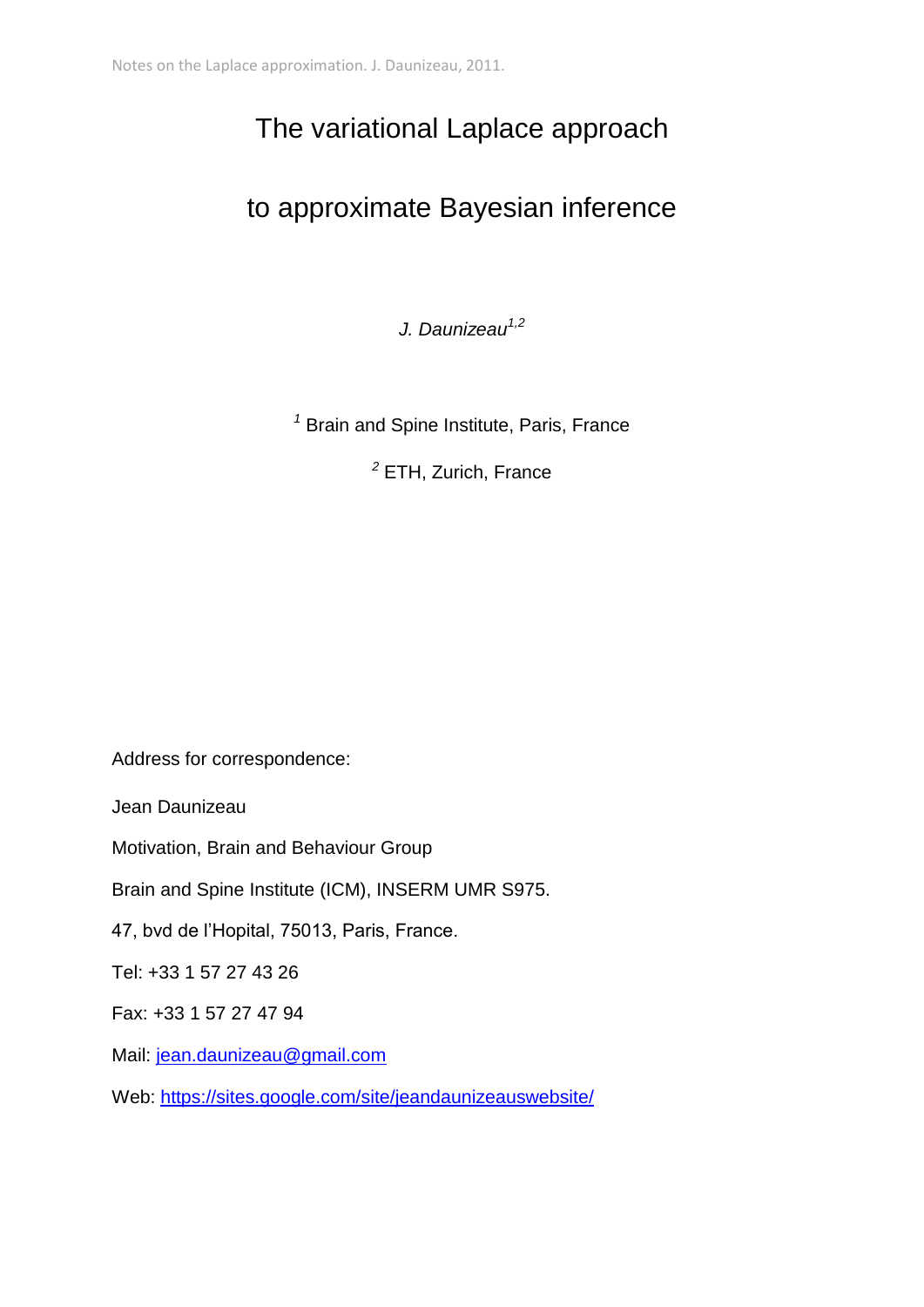Variational approaches to approximate Bayesian inference provide very efficient means of performing parameter estimation and model selection (Attias, 1999; Beal, 2003). Among these approaches, so-called variational-Laplace or VL schemes rely on Gaussian approximations to posterior densities on model parameters whose impact on the data is nonlinear (Daunizeau et al., 2009; Friston et al., 2007). They owe their popularity to the reasonable computational cost that they entail, especially when compared to more standard Bayesian inference procedures, e.g., sampling approaches (Daunizeau et al., 2014).

In this note, we review the main variants of VL approaches, that follow from considering nonlinear models of continuous and/or categorical data. Note that most of the material we present here has already been described in previous (though separate) publications. What we hope to achieve with this report is to provide an exhaustive synthesis of the VL approach that would enable a plug-and-play implementation, without sacrificing too much mathematical rigour. *En passant*, we also derive a few novel theoretical results that complete the portfolio of existing analyses of variational Bayesian approaches, including investigations of their asymptotic convergence (Wang and Titterington, 2004; Westling and McCormick, 2015). For example, we show how the frequentist limit of VL estimators relate to classical maximum-likelihood estimators. We also suggest practical ways of extending existing VL approaches to hierarchical generative models that include (e.g., precision) hyperparameters (Goel and Degroot, 1981).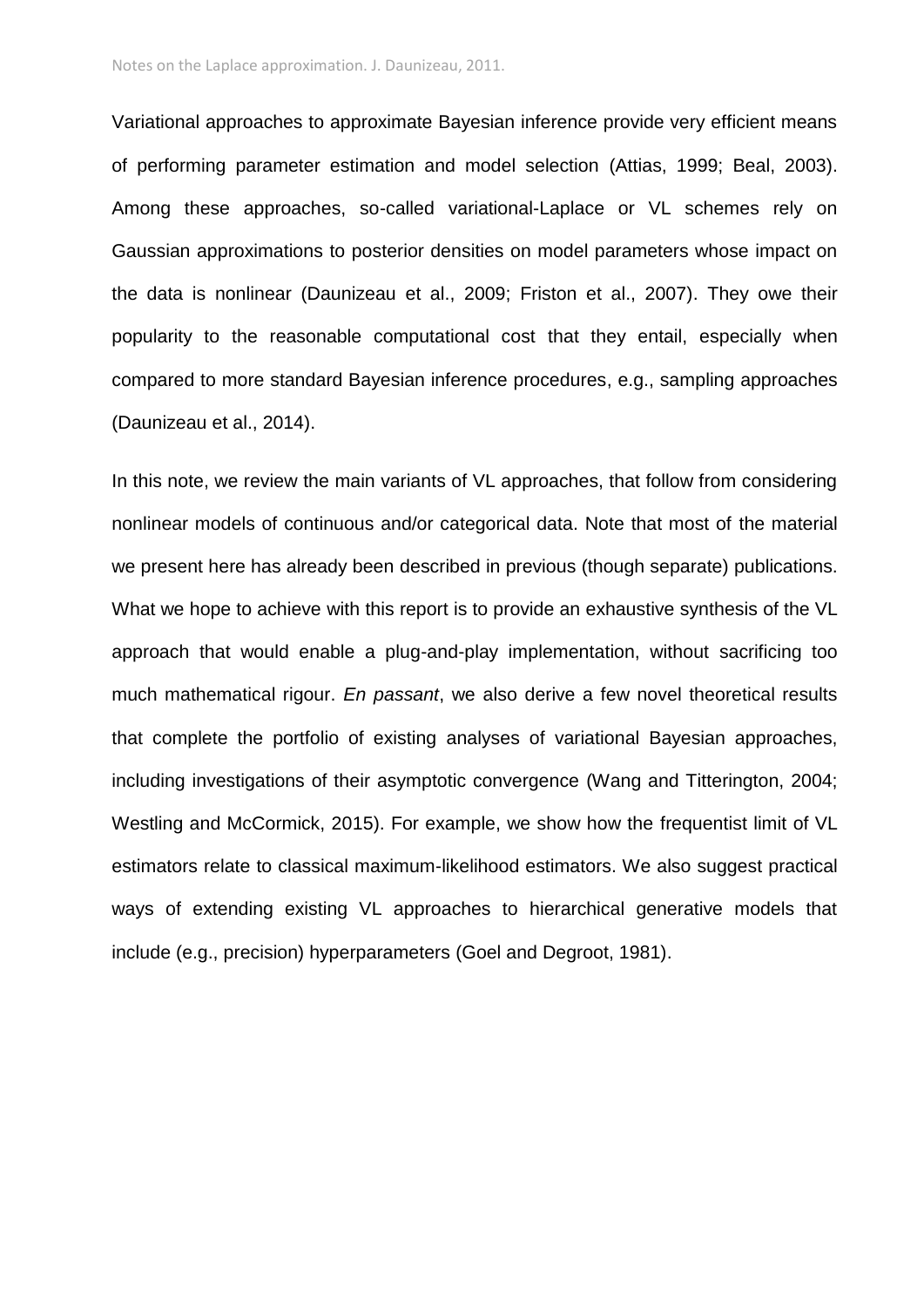### **1. The variational Laplace approach**

Let a generative model  $m$  of data  $y$  be defined in terms of both the likelihood function  $p$  (  $\mathrm{y}|\theta,m)$  and the prior density  $\,p\,(\theta|m)$  on model parameters  $\,\theta$  . This immediately induces the following Free-Energy lower bound  $\,F(q)\,$  on the log-model evidence  $\,\log p\,(\mathrm{y}|m)$ :

$$
F(q) = \log p(y|m) - D_{KL}(q(\theta); p(\theta|y,m))
$$
  
=  $\langle \log p(y|\theta,m) \rangle_{q(\theta)} - D_{KL}(q(\theta); p(\theta|m))$   
=  $\langle \log p(y|\theta,m) + \log p(\theta|m) \rangle_{q(\theta)} + S(q(\theta))$  (1)

where  $q(\theta)$  is an arbitrary probability density function over model parameters. Here,  $\,S(\bm{\cdot})\,$ and  $D_{_{KL}}(\cdot;\!\cdot)$  denote the Shannon entropy and the Kullback-Leibler divergence, respectively. Note that Equation 1 summarizes three different perspectives on free energy. Given that Kullback-Leibler divergences are always positive, the first line in Equation 1 shows why the free energy lower bounds the log model evidence for any arbitrary probability density function  $q(\theta)$ . The second line captures the idea that free energy is a trade-off between fit accuracy (cf. expected log-likelihood) and model complexity (cf. divergence between the prior and the approximate posterior  $q(\theta)$ ). The last line relates free energy to the objective function in max-entropic inference (Jaynes, 1957a, 1957b). In what follows, we will derive analytical expressions for the free energy bound from the latter expression, which will prove easier to manipulate.

Maximizing the free energy  $F(q)$  with respect to  $q(\theta)$  (under some simplifying constraints) is the basis for Variational Bayes (VB) inference approaches (Attias, 1999; Beal, 2003), and makes  $q(\theta) \approx p(\theta | y, m)$  an approximate posterior density: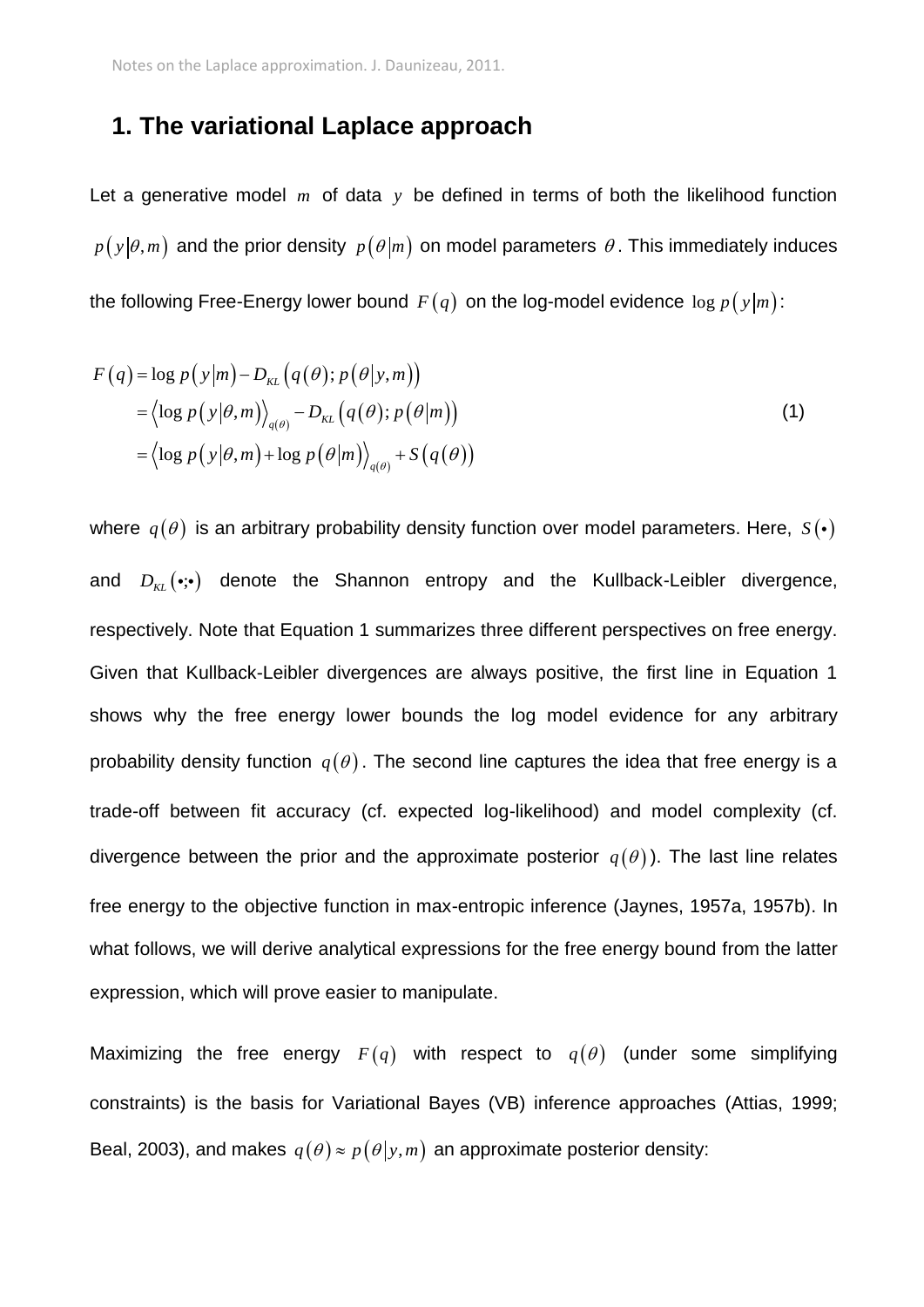$$
\frac{\delta F}{\delta q} = 0 \Rightarrow q(\theta) \propto \exp(I(\theta))
$$
  

$$
I(\theta) = \log p(y|\theta, m) + \log p(\theta|m)
$$
 (2)

where  $I(\theta)$  is termed the *variational energy*. Note that Equation 2 is trivial, because no simplifying constraint was imposed on  $q(\theta)$ . Nevertheless, its usefulness is twofold: (i) it shows how Bayes' rule can be turned into an optimization problem, and (ii) it shows that VB is theoretically consistent with exact Bayesian inference.

Equation 2 can be generalized to less trivial cases (e.g. hierarchical generative models) that necessitate e.g., *mean-field* approximations to the posterior density  $q(\theta)$  (Wainwright and Jordan, 2008). We will see examples of this below. Alternatively, the so-called *Variational Laplace* or VL approach (Daunizeau et al., 2009; Friston et al., 2007) uses a fixed-form Gaussian approximation to the posterior density, i.e.:  $q(\theta) \triangleq N(\mu, \Sigma)$  is assumed to be Gaussian with first two moments  $\,\mu\,$  and  $\,\Sigma\,$  given by:

$$
\begin{cases}\n\mu = \arg \max_{\theta} I(\theta) \\
\Sigma = -\left[\frac{\partial^2 I}{\partial \theta^2}\Big|_{\mu}\right]^{-1}\n\end{cases}
$$
\n(3)

which basically relies upon a second-order Taylor expansion of the variational energy. Without loss of generality, this then yields the following expression for the free energy: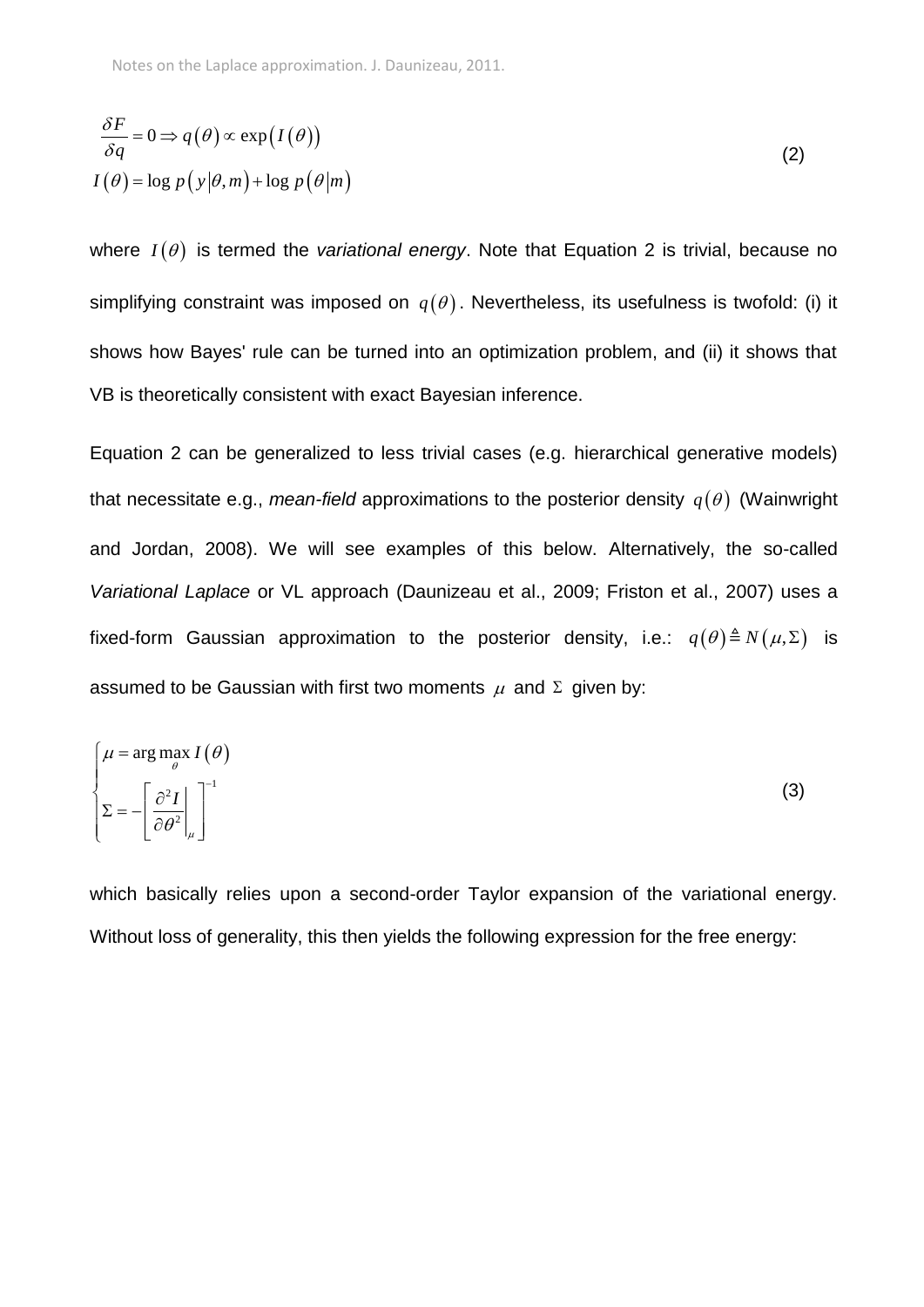Notes on the Laplace approximation. J. Daunizeau, 2011.

$$
F(q) = F(\mu, \Sigma)
$$
  
=  $\langle I(\theta) \rangle_q + \frac{1}{2} \log |\Sigma| + \frac{n_{\theta}}{2} \log 2\pi e$   

$$
\approx I(\mu) + \frac{1}{2} tr \left[ \frac{\partial^2 I}{\partial \theta^2} \Big|_{\mu} \Sigma \right] + \frac{1}{2} \log |\Sigma| + \frac{n_{\theta}}{2} \log 2\pi e
$$
  
=  $I(\mu) + \frac{1}{2} \log |\Sigma| + \frac{n_{\theta}}{2} \log 2\pi$  (4)

Note that the passage from the third to the fourth line in Equation 4 follows from replacing  $\Sigma$  with its expression in Equation 3.

One can check that the VL approach is consistent, i.e. the first- and second-order moments of the approximate posterior  $q(\theta)$  maximize the free energy given in (the second line of) Equation 4:

line of) Equation 4:  
\n
$$
(\mu^*, \Sigma^*) \triangleq \arg \max_{\mu, \Sigma} F(\mu, \Sigma) \Longrightarrow \begin{cases} \frac{\partial F}{\partial \Sigma} \Big|_{\mu^*, \Sigma^*} = 0 = \frac{1}{2} \frac{\partial^2 I}{\partial \theta^2} \Big|_{\mu^*} + \frac{1}{2} \Sigma^{*^{-1}} \Rightarrow \Sigma^* = -\left[ \frac{\partial^2 I}{\partial \theta^2} \Big|_{\mu^*} \right]^{-1} \\ \frac{\partial F}{\partial \mu} \Big|_{\mu^*, \Sigma^*} = 0 = \frac{\partial I}{\partial \theta} \Big|_{\mu^*} \Rightarrow \mu^* = \arg \max_{\theta} I(\theta) \end{cases}
$$
\n(5)

From Equation 5, one can see that the final expression for the Free Energy given in Equation 4 is only justified at convergence of the approach (i.e. when  $\mu$  has been optimized).

Replacing the variational energy in Equation 4 with its definition in Equation 2 now yields:

$$
F(q) \approx \underbrace{\log p(y|\mu, m)}_{\text{fit accuracy term}} + \underbrace{\log p(\mu|m) + \frac{1}{2}\log|\Sigma|}_{\text{model complexity penalty term}} + \underbrace{\frac{n_{\theta}}{2}\log 2\pi}_{\text{(6)}}
$$

where, by construction, the model complexity penalty term is what remains from removing the log likelihood (fit accuracy) term from the free energy. One can already see that this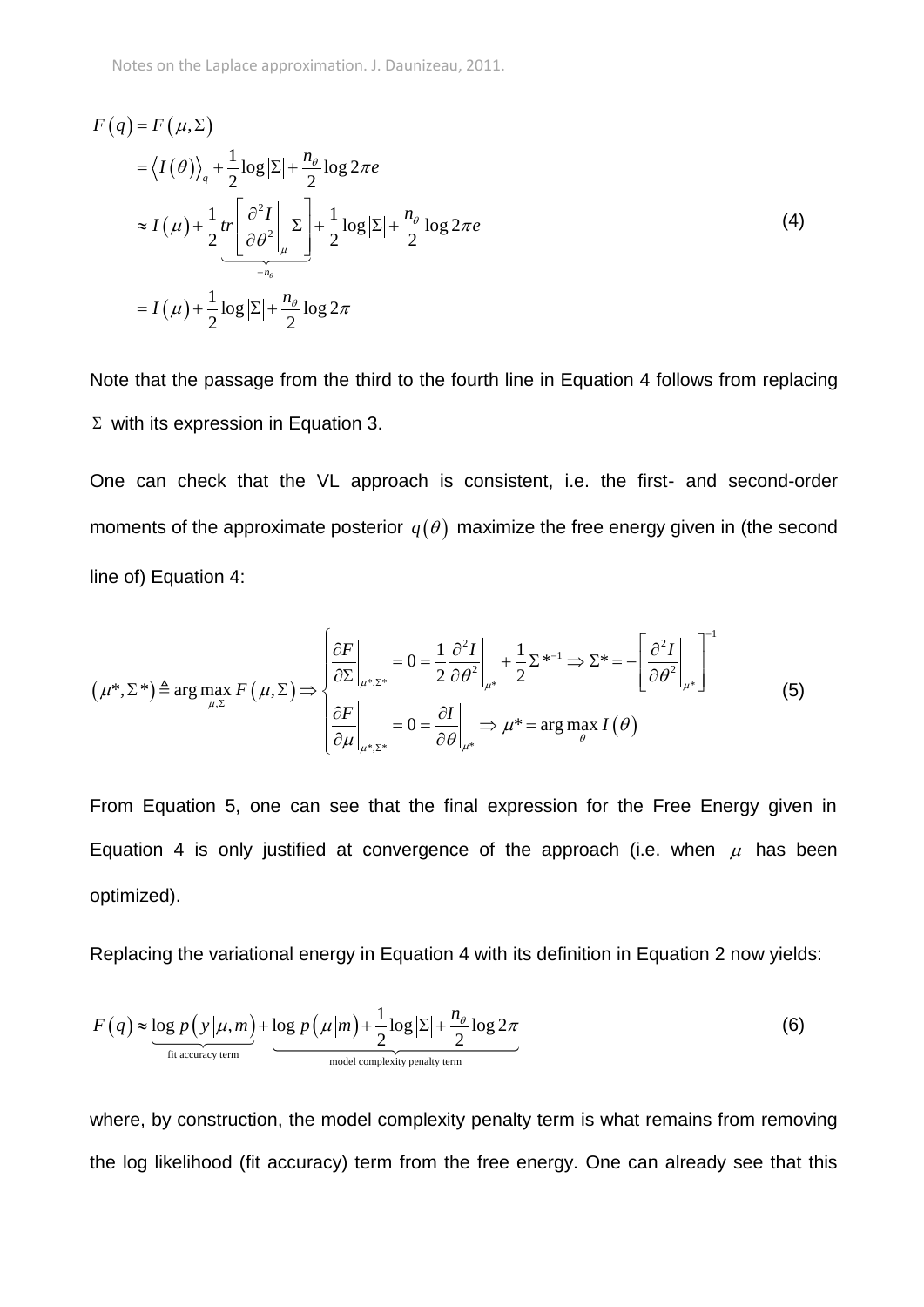penalty term is not just a simple function of the number of model parameters: it depends upon the posterior density moments  $\mu$  and  $\Sigma$ . In particular, this recapitulates the established idea that the "complexity" of a model is not an intrinsic property: it actually depends upon the fitted data (Spiegelhalter et al., 2002). We will further expand the expression of the model complexity penalty term in the next section.

### **2. (Conditionally) Gaussian observations**

In this section, we will focus on the following class of nonlinear generative models *m* :

$$
\begin{aligned} y &= g(\theta) + \varepsilon_{y} \\ \varepsilon_{y} &\sim N(0,Q) \end{aligned} \Rightarrow p\left(y|\theta,m\right) = N\left(g(\theta),Q\right) \tag{7}
$$

where the data y are continuous variables (of dimension  $n_y$ ),  $\theta$  are unknown model parameters (of dimension  $n_{\theta}$ ) observed through the mapping  $g$  and  $\varepsilon_{y}$  are Gaussian residuals with covariance structure  $Q$ . Equation 6 specifies the likelihood function  $p(y|\theta,m)$  of the generative model m and brief, conditional on model parameters  $\theta$ , observations  $y$  behave as Gaussian variables with mean  $g(\theta)$  and covariance  $\mathcal Q$  .

#### **2.1 The VL approach for continuous observation mappings**

Without loss of generality, we assume that the generative model *m* is equipped with Gaussian priors  $p(\theta|m) \triangleq N(\mu_0, \Sigma_0)$  on model parameters. The variational energy  $I(\theta)$  of Equation 2 then reduces to: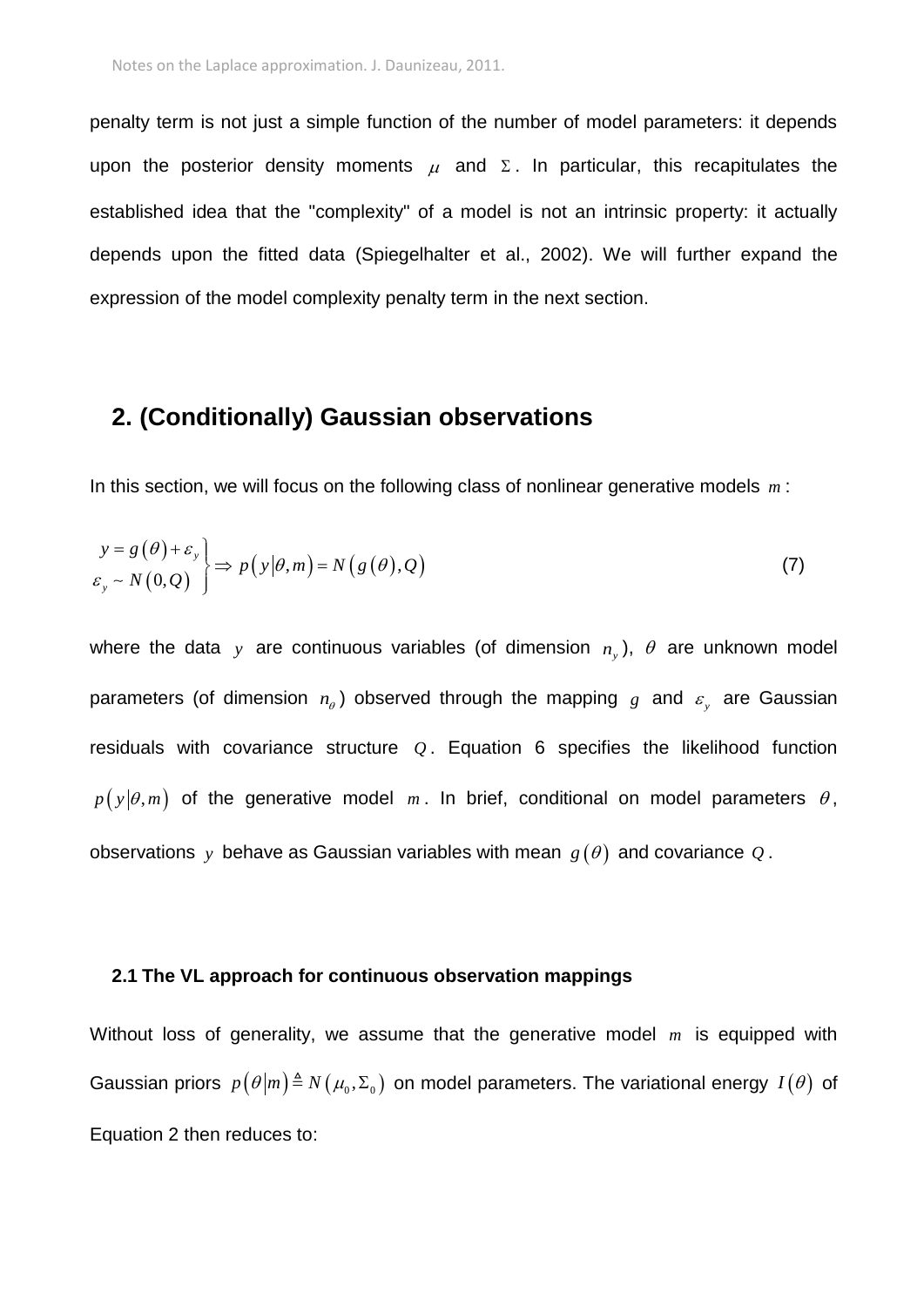$$
I(\theta) = -\frac{1}{2} \left( n_y \log 2\pi + \log |Q| + \varepsilon_y^T Q^{-1} \varepsilon_y + n_\theta \log 2\pi + \log |\Sigma_0| + \varepsilon_\theta^T \Sigma_0^{-1} \varepsilon_\theta \right)
$$
(8)

where  $\varepsilon_g = \mu_0 - \theta$  is the prediction error at the second level of the hierarchy. If the observation mapping  $g$  is continuous, the covariance matrix of the approximate posterior density  $\,q(\theta)\,$  is given by:

$$
\Sigma = \left[ \frac{\partial g}{\partial \theta} \Big|_{\mu}^{T} Q^{-1} \frac{\partial g}{\partial \theta} \Big|_{\mu} + \Sigma_{0}^{-1} \right]^{-1}
$$
 (9)

where derivatives of  $g$  of order higher than one have been neglected, to ensure positivedefiniteness of the posterior covariance matrix  $\Sigma$  .

Inserting Equation 8 into Equation 4 yields the following expression of the free energy 
$$
F
$$
:  
\n
$$
F = -\frac{1}{2} \left( n_y \log 2\pi + \log |Q| + \hat{\varepsilon}_y^T Q^{-1} \hat{\varepsilon}_y \right) - \frac{1}{2} \left( \hat{\varepsilon}_\theta^T \Sigma_0^{-1} \hat{\varepsilon}_\theta + \log |\Sigma_0| - \log |\Sigma| \right)
$$
\n
$$
\hat{\varepsilon}_y = y - g(\mu)
$$
\n
$$
\hat{\varepsilon}_\theta = \mu_0 - \mu
$$
\n(10)

Note that the model complexity penalty term has now a closed-form expression, which can be decomposed into two subcomponents. First,  $\frac{1}{2} \hat{\mathcal{E}}_{\theta}^{\;\;T} \Sigma_{0}^{\;-1} \hat{\mathcal{E}}_{\theta}^{\;\;T}$  $\hat{\varepsilon}_{\theta}^{\;T} \Sigma_{0}^{\; -1} \hat{\varepsilon}_{\theta}$  penalizes estimates that are a priori unlikely. This term vanishes at the frequentist limit, i.e. when  $\Sigma_{0} \rightarrow \infty$ . Second,  $\frac{1}{2} \log |\Sigma_0| - \frac{1}{2} \log |\Sigma|$  is equal to the (prior to posterior) reduction of uncertainty on model parameters. Taken together, (prior to posterior) *changes in the information about model parameters will be seen as a signature of model complexity and will be penalized accordingly*. Note that this intuition generalizes to any form of generative model, including those reviewed below (cf. multinomial likelihood functions, etc...).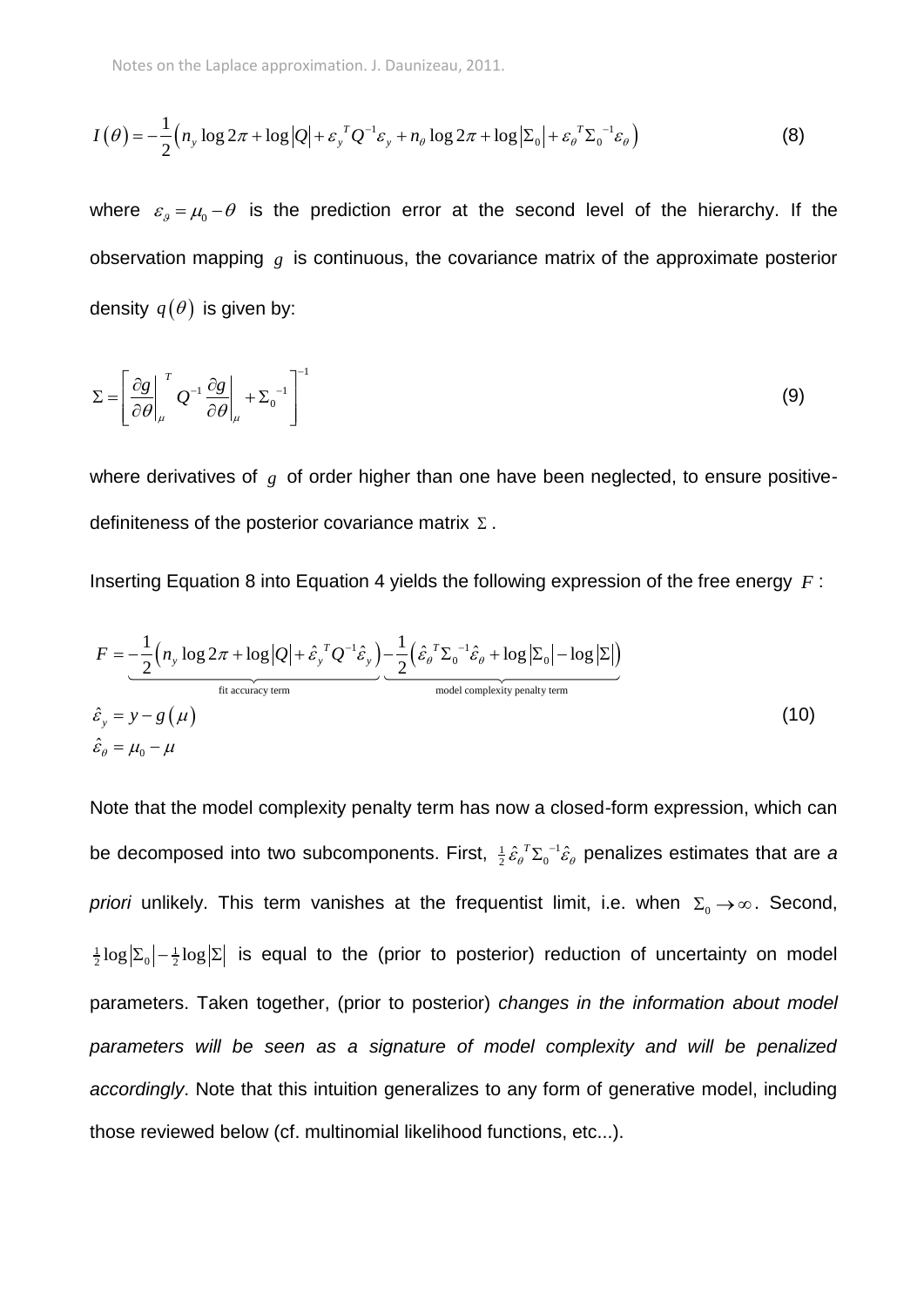Equations 3, 9 and 10 summarize the standard VL approach for non-hierarchical generative models of continuous data, which is used to finesse the inversion of nonlinear models with (conditionally) Gaussian likelihoods (Daunizeau et al., 2009; Friston et al., 2007).

#### **2.2 Mean-field separation with precision hyperparameters**

Let us now consider a hierarchical extension to the above generative model, which accounts for uncertainty in the second-order moments of both the likelihood and the prior. This is typically done by augmenting the generative model with (unknown) precision hyperparameters  $\lambda$  that determine the prior covariance matrices of both the noise and parameters, as follows (Dempster et al., 1981; Rao, 1972):

$$
Q^{-1} = Q^{-1}(\lambda_{y})
$$
  
\n
$$
\approx \sum_{i} \lambda_{y}^{(i)} \frac{\partial Q^{-1}}{\partial \lambda_{y}^{(i)}}
$$
  
\n
$$
\Sigma_{0}^{-1} = \Sigma_{0}^{-1}(\lambda_{\theta})
$$
  
\n
$$
\approx \sum_{i} \lambda_{\theta}^{(i)} \frac{\partial \Sigma_{0}^{-1}}{\partial \lambda_{\theta}^{(i)}}
$$
  
\n
$$
\approx \sum_{i} \lambda_{\theta}^{(i)} \frac{\partial \Sigma_{0}^{-1}}{\partial \lambda_{\theta}^{(i)}}
$$

where  $\Phi_{y}^{(i)}$  and  $\Phi_{\theta}^{(i)}$  form a fixed covariance matrix basis set. Equation 11 can be used to capture any covariance structure. At the limit, one could use one hyperpameter per degree of freedom in the covariance matrices. More practically, one would typically use a basis set composed of positive-definite matrices, and then place either Gamma or log-Normal priors  $p\left(\left. \lambda \right| m\right)$  on  $\left. \lambda \right.$  to enforce positivity constraints (see e.g., Friston et al., 2008).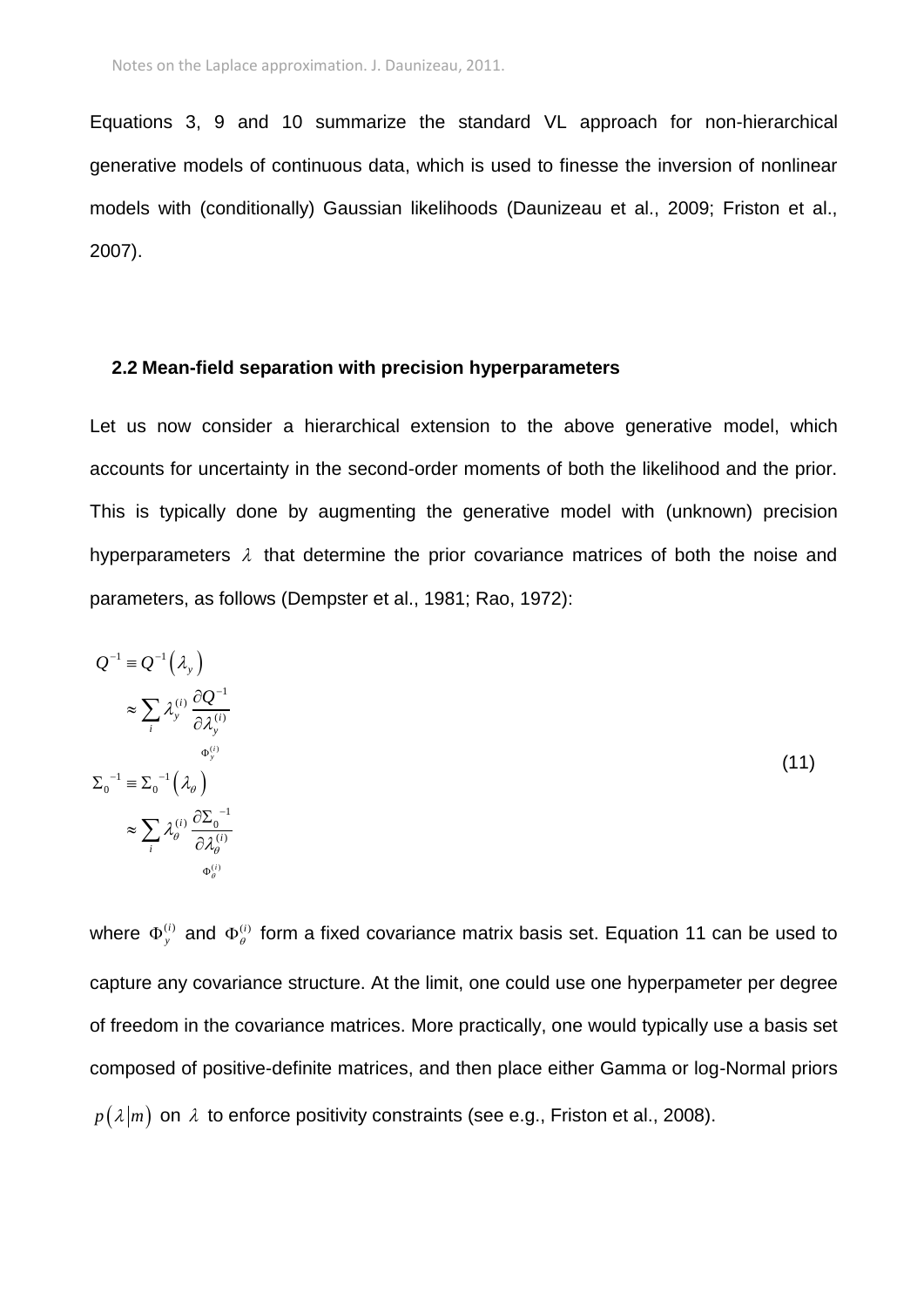An effective VB approach to the ensuing inference problem relies upon a mean-field separation of posterior densities on  $\theta$  and  $\lambda$  (Giordano et al., 2015). More precisely, one is looking for the marginal densities  $q(\theta)$  and  $q(\lambda)$  that maximize the free energy  $F$ under the separability constraint  $q(\theta, \lambda) = q(\theta)q(\lambda)$ . It turns out that one can still use the above VL approach for  $\theta$ , by replacing the variational energy  $I(\theta)$  given in Equation 8 by the variational energy  $\,I_{\theta}(\theta)\,$  that results from zeroing the gradient of the free energy  $\, \tilde{F}$  :

$$
\frac{\delta \tilde{F}}{\delta q(\theta)} = 0 \Rightarrow q(\theta) \propto \exp \tilde{I}_{\theta}(\theta)
$$
\n
$$
\tilde{I}_{\theta}(\theta) = \langle \tilde{L}(\theta, \lambda) \rangle_{q(\lambda)}
$$
\n
$$
= -\frac{1}{2} n_{y} \log 2\pi - \frac{1}{2} n_{y} \langle \varepsilon_{y}^{T} Q^{-1}(\lambda_{y}) \varepsilon_{y} - \log |Q^{-1}(\lambda_{y})| \rangle_{q(\lambda)}
$$
\n
$$
- \frac{1}{2} n_{\theta} \log 2\pi - \frac{1}{2} \langle \varepsilon_{\theta}^{T} \Sigma_{0}^{-1}(\lambda_{\theta}) \varepsilon_{\theta} - \log | \Sigma_{0}^{-1}(\lambda_{\theta})| \rangle_{q(\lambda)}
$$
\n
$$
+ \langle \log p(\lambda | m) \rangle_{q(\lambda)}
$$
\n(12)

where  $\tilde{L}(\theta, \lambda)$  = log  $p(y|\theta, \lambda m)$  + log  $p(\theta|m)$  + log  $p(\lambda|m)$  is the log-joint density of the generative model, having included the precision hyperparameters  $\lambda$  .

Note that when only one covariance component per variable set is used (i.e. when  $Q^{-1} = \lambda_{y} \Phi_{y}$  $I^{-1}=\lambda_y\Phi_{y}$  and  $\Sigma_0^{-1}=\lambda_\theta\Phi_{\theta}$  ), the variational energy  $\tilde I_{\theta}(\theta)$  in Equation 12 simplifies to:

$$
\tilde{I}_{\theta}(\theta) = -\frac{1}{2} \Big( n_{y} \log 2\pi + \langle \lambda_{y} \rangle \varepsilon_{y}^{T} \Phi_{y} \varepsilon_{y} - \ln |\Phi_{y}| + \log 2\pi + \langle \lambda_{\theta} \rangle \varepsilon_{\theta}^{T} \Phi_{\theta} \varepsilon_{\theta} - \log |\Phi_{\theta}| \Big) \n+ \frac{n_{y}}{2} \langle \log \lambda_{y} \rangle + \frac{n_{\theta}}{2} \langle \log \lambda_{\theta} \rangle + \langle \log p(\lambda | m) \rangle \n= I(\theta) + \frac{n_{y}}{2} \Big( \langle \log \lambda_{y} \rangle - \log \langle \lambda_{y} \rangle \Big) + \frac{n_{\theta}}{2} \Big( \langle \log \lambda_{\theta} \rangle - \log \langle \lambda_{\theta} \rangle \Big) + \langle \log p(\lambda | m) \rangle
$$
\n(13)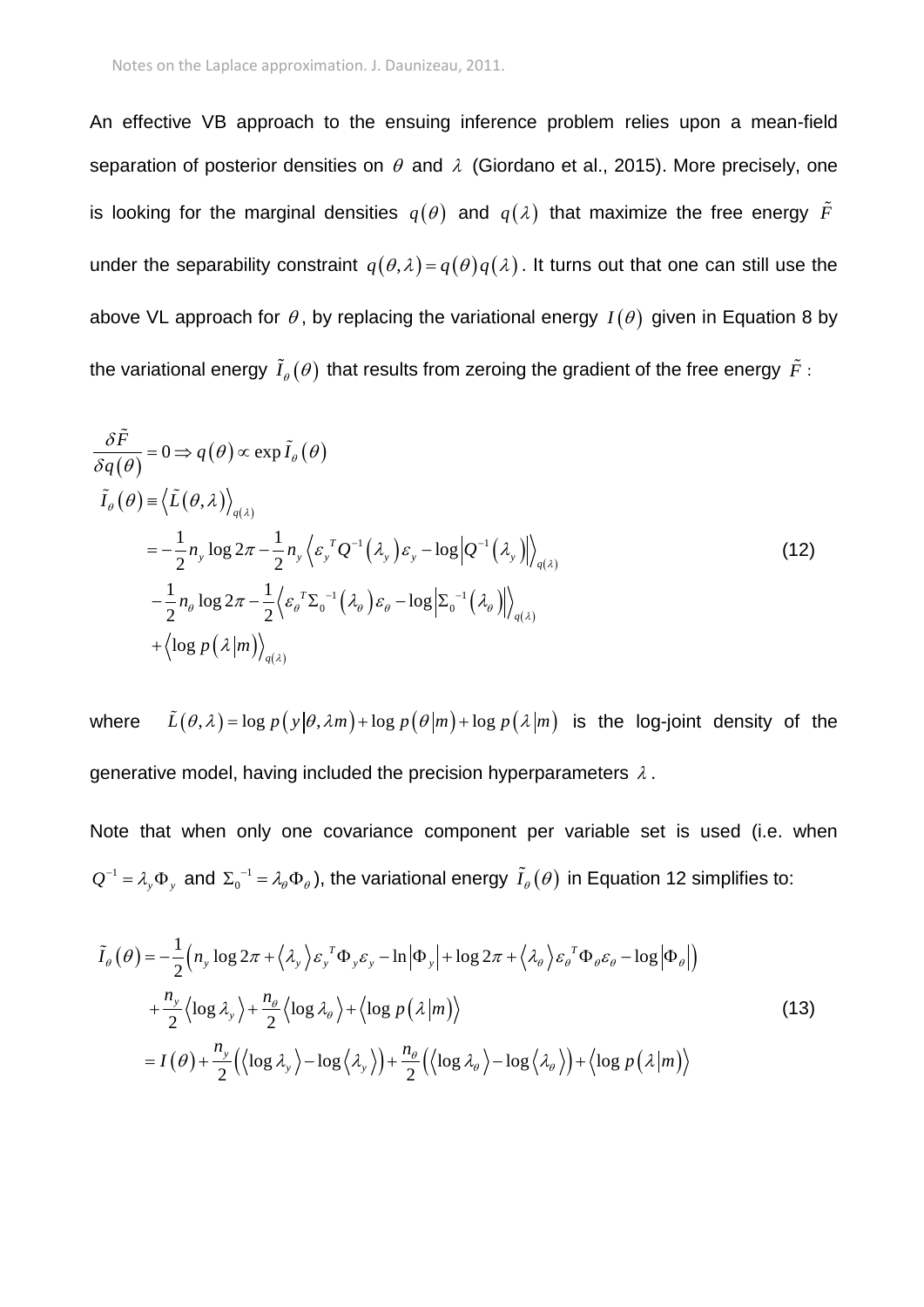where  $I(\theta)$  improperly refers to the variational energy of  $\theta$  as given in Equation 8, having replaced the precision matrices  $Q^{-1}$  and  $\Sigma_0^{-1}$  $\Sigma_0^{-1}$  with their VB estimate  $\hat{\mathcal{Q}}^{-1} = \left\langle \mathcal{X}_y \right\rangle \Phi_y$  $^{-1} = \langle \lambda_{v} \rangle \Phi_{v}$  and 1  $\hat{\Sigma}_0^{-1} = \big<\lambda_\theta\big>\Phi_{\theta}$  , respectively. It follows that the free energy  $\tilde{F}$  that ensues from considering uncertain precision hyperparameters  $\lambda$  can be written as the free energy  $F$  of the model with "fixed" covariances  $\hat{\mathcal{Q}}^{-1}$  and  $\hat{\Sigma}_0^{-1}$  $\hat{\Sigma}_0^{-1}$  plus a correction term  $\Delta F$  :

$$
\tilde{F} = \langle L(\theta, \lambda) \rangle_{q(\theta)q(\lambda)} - \langle \log q(\theta) \rangle_{q(\theta)} - \langle \log q(\lambda) \rangle_{q(\lambda)}
$$
\n
$$
\approx \underbrace{I(\mu) + \frac{1}{2} \log |\Sigma| + \frac{n_{\theta}}{2} \log 2\pi}_{F} + \Delta F
$$
\n(14)

where  $I(\mu)$  refers to  $I(\theta)$  evaluated at the mode  $\mu = \langle \theta \rangle_{_{q(\theta)}}$  of the approximate posterior  $q(\theta)$ , and the correction term  $\Delta F$  depends upon the form of the prior and posterior densities on precision hyperparameters  $\lambda$  (see below).

Without loss of generality, let us consider the following Gamma priors on hyperparameters:

$$
\begin{cases}\np\left(\lambda_{y}|m\right) = Ga\left(a_{y}^{0},b_{y}^{0}\right) \\
= \frac{1}{\Gamma\left(a_{y}^{0}\right)}\lambda_{y}^{a_{y}^{0}-1}\exp\left(-b_{y}^{0}\lambda_{y}+a_{y}^{0}\ln b_{y}^{0}\right) \\
p\left(\lambda_{\theta}|m\right) = Ga\left(a_{\theta}^{0},b_{\theta}^{0}\right) \\
= \frac{1}{\Gamma\left(a_{\theta}^{0}\right)}\lambda_{\theta}^{a_{\theta}^{0}-1}\exp\left(-b_{\theta}^{0}\lambda_{\theta}+a_{\theta}^{0}\ln b_{\theta}^{0}\right)\n\end{cases}
$$
\n(15)

where  $\left(a^0_y,b^0_y\right)$  (resp.  $\left(a^0_\theta,b^0_\theta\right)$ ) are the scale and shape parameters of the prior Gamma density on the noise (resp. parameters) precision  $\lambda_{y}$  (resp.  $\lambda_{\theta}$ ). Note that so-called reference *noninformative* priors  $p(\lambda) \propto \lambda^{-1}$  are a special case of Equation 15, with  $a^0 = b^0 = 0$  (Jeffreys, 1946).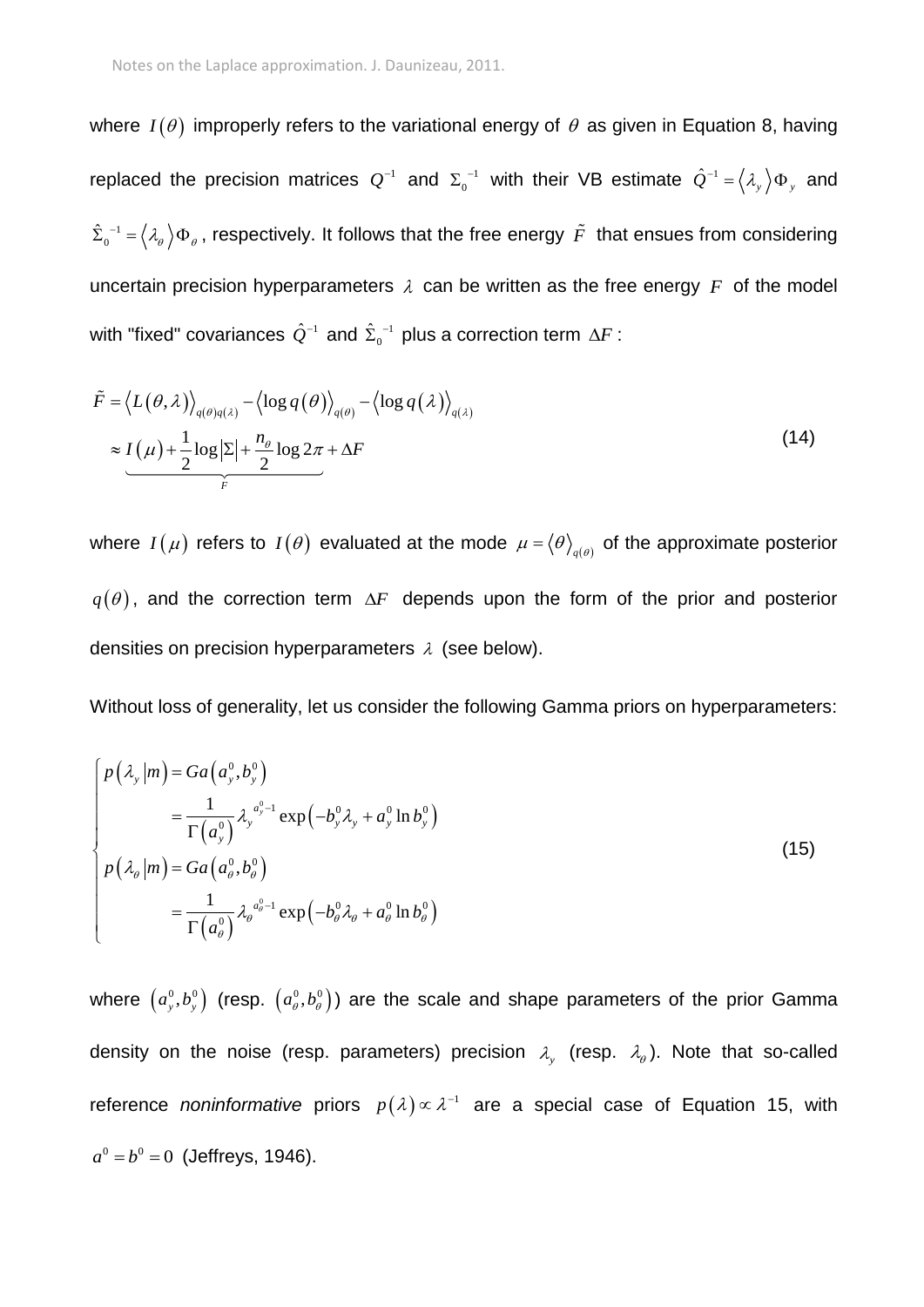The variational energy  $I_{\lambda}(\lambda)$  of hyperparameters then obtains from zeroing the functional gradient of the free energy w.r.t. to  $\,q(\lambda)\,$ :

$$
\frac{\partial \tilde{F}}{\partial q(\lambda)} = 0 \Rightarrow q(\lambda) \propto \exp \tilde{I}_{\lambda}(\lambda)
$$
\n
$$
\tilde{I}_{\lambda}(\lambda) = \langle \tilde{L}(\theta, \lambda) \rangle_{q(\theta)}
$$
\n
$$
= -\frac{1}{2} \lambda_{y} \left( \hat{\varepsilon}_{y}^{T} \Phi_{y} \hat{\varepsilon}_{y} + tr \left[ \frac{\partial g}{\partial \theta} \Big|_{\mu}^{T} \Phi_{y} \frac{\partial g}{\partial \theta} \Big|_{\mu} \Sigma \right] \right) + \frac{n_{y}}{2} \log \lambda_{y}
$$
\n
$$
- \frac{1}{2} \lambda_{\theta} \left( \hat{\varepsilon}_{\theta}^{T} \Phi_{\theta} \hat{\varepsilon}_{\theta} + tr \left[ \Phi_{\theta} \Sigma \right] \right) + \frac{n_{\theta}}{2} \log \lambda_{\theta} + \log p(\lambda | m) + cst
$$
\n(16)

One can see from Equation 16 that the variational energy  $I_{\lambda}(\lambda)$  contains no interaction term between  $\lambda_{\mathrm{y}}$  and  $\lambda_{\theta}$ , which implies that their approximate marginal densities are separable. Also,  $I_{\lambda}(\lambda)$  has the form of a sum of two (log-) Gamma densities. This is important, because it greatly simplifies the VB update rule for  $\lambda$ , which reduces to:

$$
\begin{cases}\nq(\lambda_{y}) = Ga(a_{y}, b_{y}) \\
q(\lambda_{\theta}) = Ga(a_{\theta}, b_{\theta})\n\end{cases} \Rightarrow\n\begin{cases}\n a_{y} = a_{y}^{0} + \frac{n_{y}}{2} \\
 b_{y} = b_{y}^{0} + \frac{1}{2} \left(\hat{\varepsilon}_{y}^{T} \Phi_{y} \hat{\varepsilon}_{y} + tr\left[\frac{\partial g}{\partial \theta}\Big|_{\mu}^{T} \Phi_{y} \frac{\partial g}{\partial \theta}\Big|_{\mu} \Sigma\right]\right) \\
 a_{\theta} = a_{\theta}^{0} + \frac{n_{y}}{2} \\
 b_{\theta} = b_{\theta}^{0} + \frac{1}{2} \left(\hat{\varepsilon}_{\theta}^{T} \Phi_{\theta} \hat{\varepsilon}_{\theta} + tr\left[\Phi_{\theta} \Sigma\right]\right)\n\end{cases}
$$
\n(17)

The ensuing free energy correction term  $\Delta F$  is then given by:

$$
\Delta F = \frac{n_y}{2} \Big( \langle \log \lambda_y \rangle - \log \langle \lambda_y \rangle \Big) + \frac{n_\theta}{2} \Big( \langle \log \lambda_\theta \rangle - \log \langle \lambda_\theta \rangle \Big) - D_{KL} \Big( q(\lambda); p(\lambda|m) \Big)
$$
  
= 
$$
\sum_{x \in (y,\theta)} a_x^0 \log \frac{b_x^0}{b_x} - \frac{n_x}{2} \log a_x - \log \frac{\Gamma(a_x^0)}{\Gamma(a_x)} + a_x \Big( 1 - \frac{b_x^0}{b_x} \Big)
$$
 (18)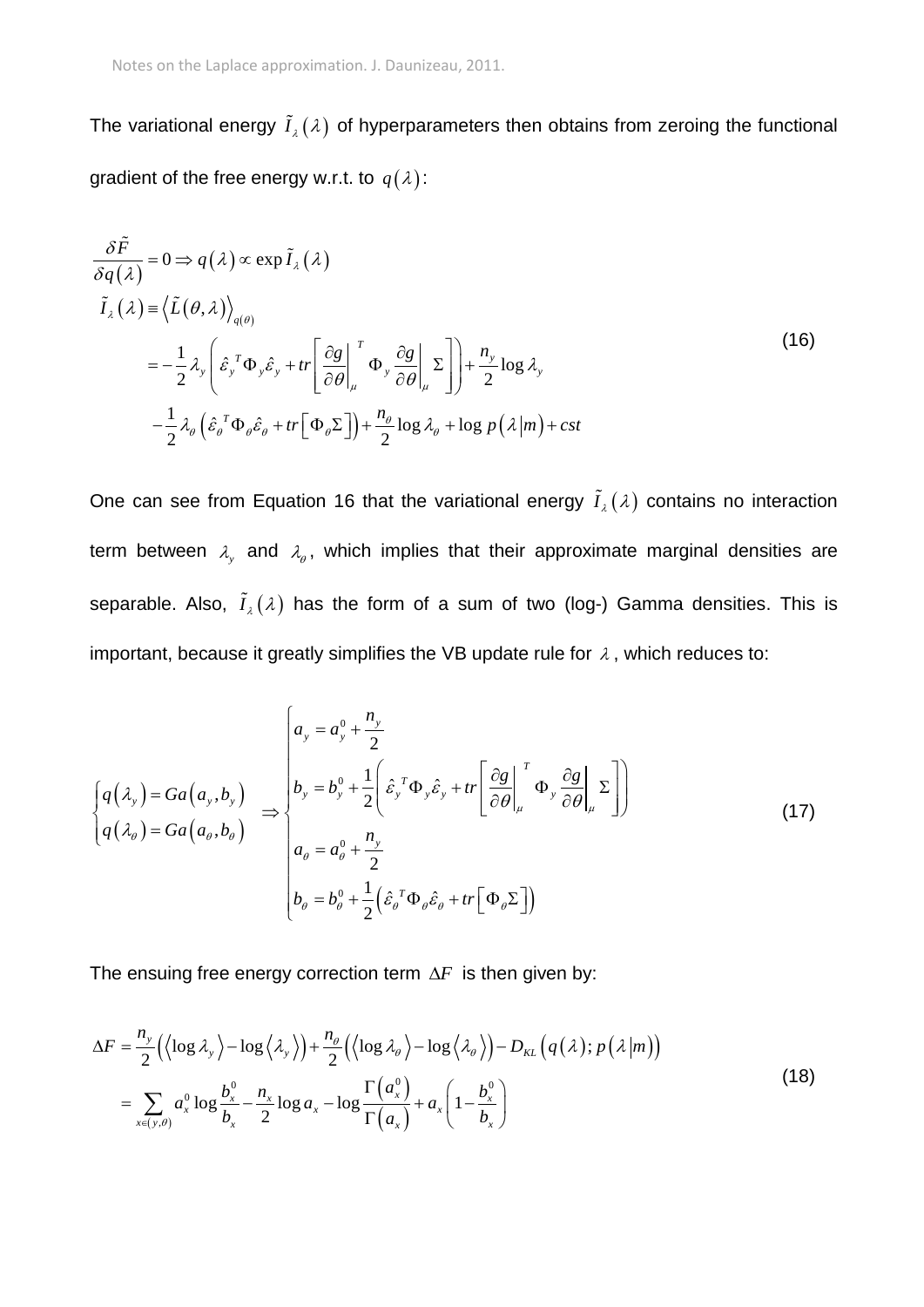where the sum is over variable sets.

Iterating over the VL scheme (cf. Equations 5-9) and the VB update rule for  $\lambda$  (Equation 17) eventually provides approximate posterior densities over both model parameters  $(\theta)$ and hyperparameters ( $\lambda$ ), as well as a lower bound to the model evidence  $\tilde{F}$  . Note that adjusting prior hyperparameters  $\lambda_{\theta}$  is the hallmark of so-called "empirical Bayes" approaches (Robbins, 1964), which possess desirable statistical properties (Carlin and Louis, 1997; Efron and Morris, 1973).

#### **2.3 The frequentist limit for linear models**

This section revisits the above VB algorithm in the context of a linear observation mapping (cf. general linear models or GLMs) at the frequentist limit, i.e. when priors on  $\theta$  become noninformative (Datta and Ghosh, 1995).

First of all, note that for a linear observation mapping (i.e.:  $g(\theta) = X\theta$ , where X is any arbitrary  $n_{y} \times n_{\theta}$  matrix), it is easy to prove that the VB update rules (under the above mean-field partition) on both the parameters and hyperparameters write:

$$
q(\theta) : \begin{cases} \mu = \mu_0 + \left\langle \lambda_y \right\rangle \Sigma X^T \Phi_y \left( y - X \mu_0 \right) \\ \Sigma = \left( \left\langle \lambda_y \right\rangle X^T \Phi_y X + \Sigma_0^{-1} \right)^{-1} \end{cases}
$$
  

$$
q(\lambda_y) : \begin{cases} a_y = a_y^0 + \frac{n_y}{2} \\ b_y = \frac{b_y^0 + \frac{1}{2} (y - X \mu)^T \Phi_y (y - X \mu)}{1 - \frac{n_\theta}{2a_y^0 + n_y} \left( 1 - tr \left[ \Sigma_0^{-1} \Sigma \right] \right)} \end{cases}
$$
(19)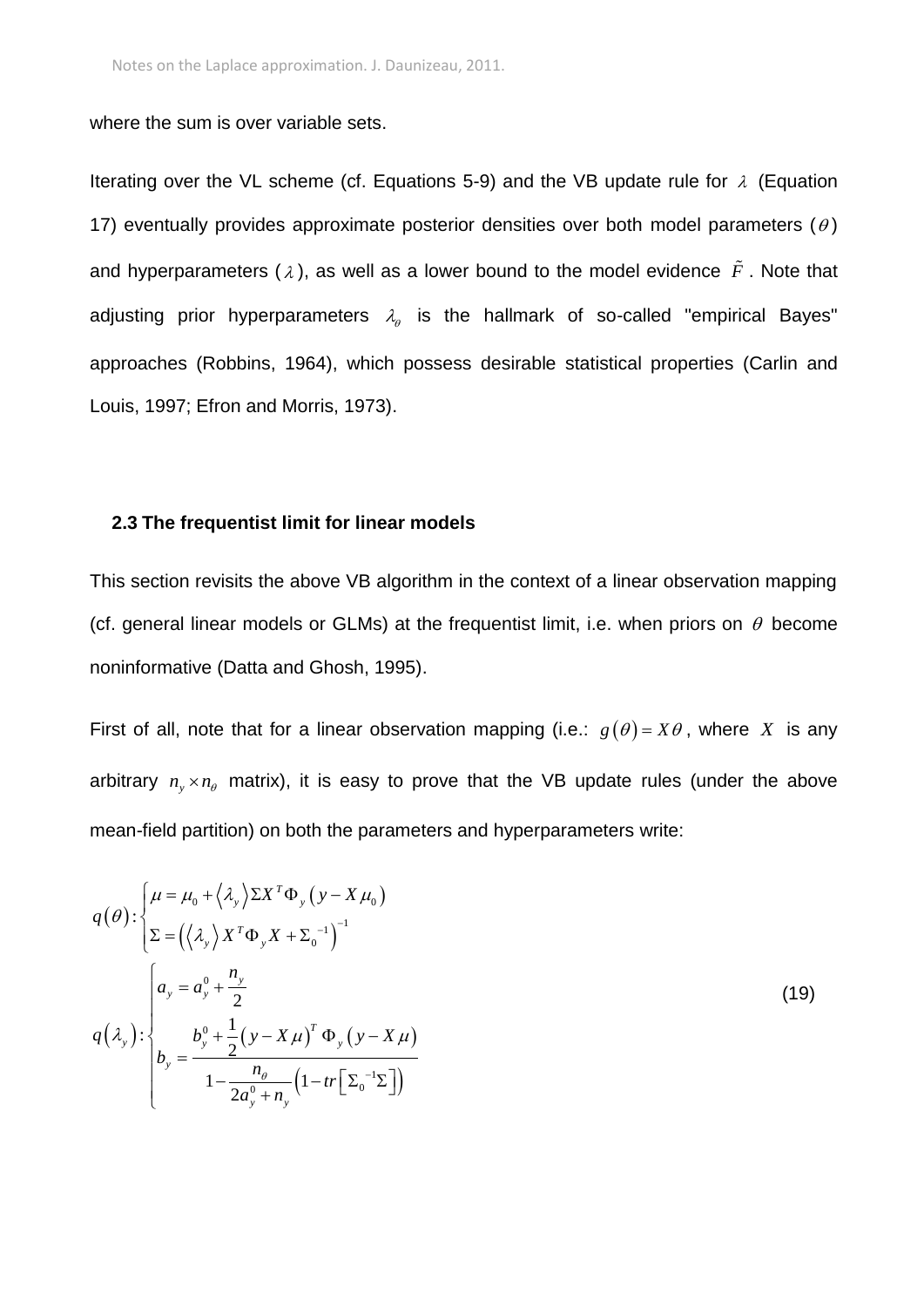where  $\Phi_y$  is the fixed precision component and  $\langle \lambda_y \rangle = a_y/b_y$  by virtue of the Gamma density parameterization. Note that the last line of Equation 19 derives from noting that, if X is full-rank, then  $tr\left[X^T\Phi_{y}X\Sigma\right] = n_{\theta}\left\langle \lambda_{y}\right\rangle^{-1}\left(1-tr\left[\Sigma_{0}^{-1}\Sigma\right]\right)$  $tr\left[ X^T \Phi_y X \Sigma \right] = n_\theta \left\langle \lambda_y \right\rangle^{-1} \left( 1 - tr \left[ \Sigma_0 \right] \right)$  $^{-1}$ (1  $\sqrt{5}$  =  $\left[ X^T \Phi_y X \Sigma \right] = n_\theta \left\langle \lambda_y \right\rangle^{-1} \left( 1 - tr \left[ \Sigma_0^{-1} \Sigma \right] \right).$ .

Usually, VB update rules are iterated until the free energy reaches a plateau. However, VB estimates at the frequentist limit does not require any iteration, and can be evaluated analytically from Equation 19:

$$
\mu \xrightarrow{\Sigma_0 \to \infty} \left(X^T \Phi_y X\right)^{-1} X^T \Phi_y y
$$
\n
$$
\Sigma \xrightarrow{\Sigma_0 \to \infty} \left\langle \lambda_y \right\rangle^{-1} \left(X^T \Phi_y X\right)^{-1}
$$
\n
$$
a_y \xrightarrow{\frac{a_y^0 \to 0}{2}} \frac{n_y}{2}
$$
\n
$$
b_y \xrightarrow{\frac{b_y^0 \to 0, \Sigma_0 \to \infty}{2}} \frac{1}{n_y - n_\theta} \left(y - X\mu\right)^T \Phi_y \left(y - X\mu\right)
$$
\n(20)

In particular, Equation 20 yields the following VB estimate  $\langle \lambda_y \rangle^{-1}$  $1$  of the residual noise variance:

$$
\left\langle \lambda_{y}\right\rangle^{1} \xrightarrow{\Sigma_{0}\to\infty} \frac{\left(y-X\mu\right)^{T} \Phi_{y}\left(y-X\mu\right)}{n_{y}-n_{\theta}}
$$
\n(21)

Interestingly, Equations 20 and 21 yield VB estimators that are equal to the maximum likelihood estimates. The loss of degrees of freedom in the noise variance estimate (cf. numerator of Equation 21) follows from having properly accounted for the uncertainty about  $\theta$  when updating the moments of the approximate posterior on the noise variance  $q\left(\lambda_{_y}\right)$ . This exemplifies the consistency of VL estimators at the frequentist limit.

Finally, note that, at the frequentist limit, the model evidence can be evaluated in closed form. To begin with, it can be shown that: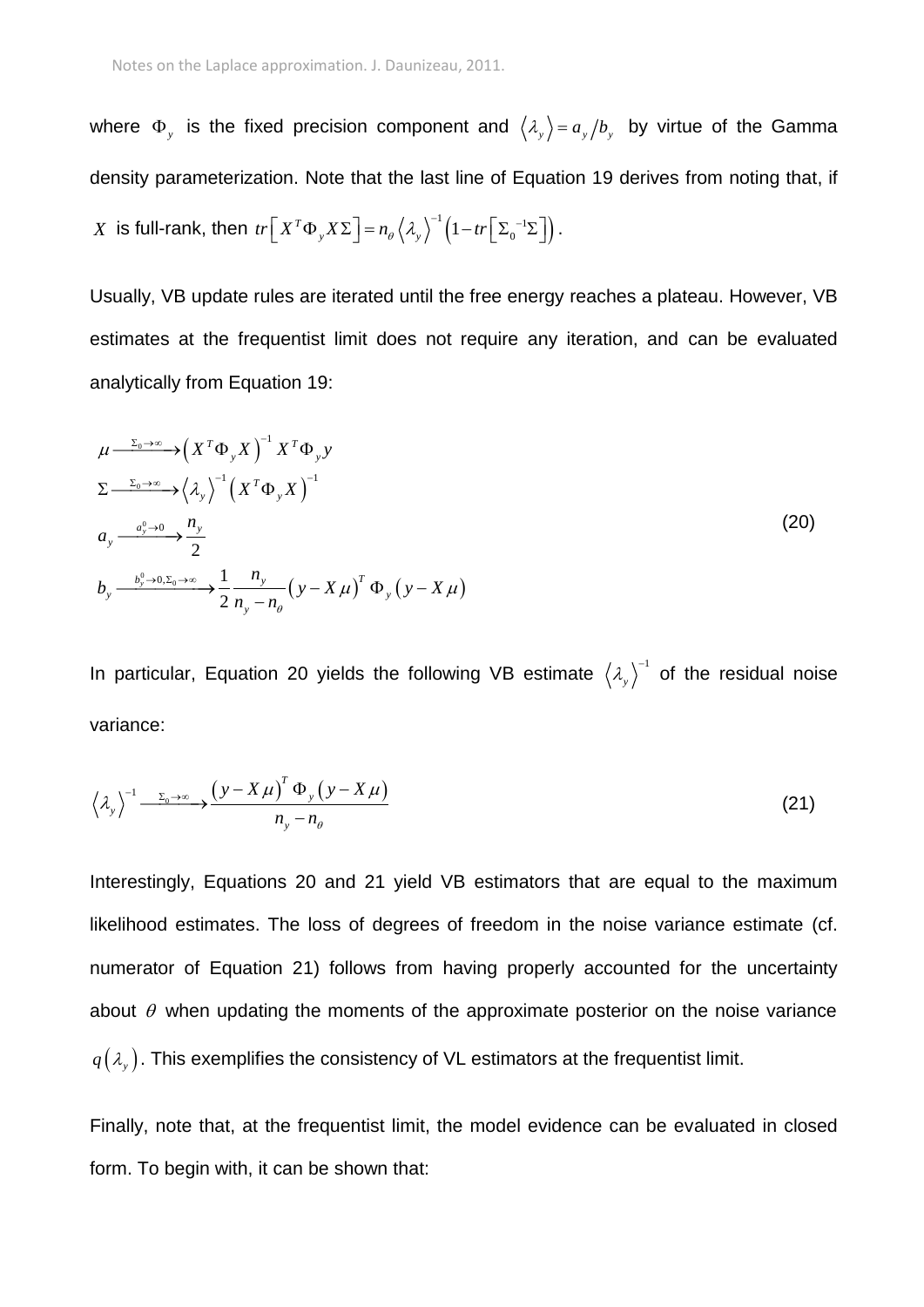Notes on the Laplace approximation. J. Daunizeau, 2011.

$$
(y - X\theta)^T \Phi_y (y - X\theta) = (\mu - \theta)^T (X^T \Phi_y X)(\mu - \theta) + y^T P y
$$
\n(22)

where  $P$  is a projector defined as:  $P = \Phi_y - \Phi_y X \left( X^T \Phi_y X \right)^{-1} X^T \Phi_y$  $=\mathbf{\Phi}_{y}-\mathbf{\Phi}_{y}X\left(X^{T}\mathbf{\Phi}_{y}X\right)^{-1}X^{T}\mathbf{\Phi}_{y}$  . This will prove useful

when deriving a closed-form expression for the marginal likelihood:  
\n
$$
p(y|m) = \iint p(y|\theta, \lambda, m) \lambda^{-1} d\theta d\lambda
$$
\n
$$
= \int (2\pi)^{\frac{n_y}{2}} |\Phi_y|^{\frac{1}{2}} \lambda^{\frac{n_y}{2}-1} d\lambda \int \exp\left[-\frac{\lambda}{2} (y - X\theta)^T \Phi_y (y - X\theta)\right] d\theta
$$
\n
$$
= (2\pi)^{\frac{n_y}{2}} |\Phi_y|^{\frac{1}{2}} \int \lambda^{\frac{n_y}{2}-1} \exp\left[-\frac{\lambda}{2} y^T P y\right] d\lambda \underbrace{\int \exp\left[-\frac{\lambda}{2} (\mu - \theta)^T (X^T \Phi_y X)(\mu - \theta)\right]}_{(2\pi)^{\frac{n\theta}{2}} \left[\lambda^{\frac{n_y}{2}-1} \exp\left[-\frac{\lambda}{2} y^T P y\right] d\lambda
$$
\n
$$
= (2\pi)^{\frac{n_\theta - n_y}{2}} |\Phi_y|^{\frac{1}{2}} |X^T \Phi_y X|^{-\frac{1}{2}} \underbrace{\int \lambda^{\frac{n_y - n_\theta}{2}-1} \exp\left[-\frac{\lambda}{2} y^T P y\right] d\lambda}_{\Gamma\left(\frac{n_y - n_\theta}{2}\right) \left(\frac{y^T P y}{2}\right)^{\frac{n_y - n_\theta}{2}}}
$$
\n
$$
= (2\pi)^{\frac{n_\theta - n_y}{2}} |\Phi_y|^{\frac{1}{2}} |X^T \Phi_y X|^{-\frac{1}{2}} \Gamma\left(\frac{n_y - n_\theta}{2}\right) \left(\frac{y^T P y}{2}\right)^{\frac{n_\theta - n_y}{2}}
$$
\n(23)

where the passage from the third to the fourth line follows from the functional form of the multivariate normal density and the passage from the fourth to the fifth line follows from the functional form of the Gamma density.

Recall that, formally speaking, the frequentist limit to the Laplace free energy is unbounded (i.e.:  $\tilde{F} \longrightarrow_{\infty}^{\Sigma_0 \to \infty}$ ), because it induces improper prior distributions on model parameters (cf. prior entropy terms  $-\frac{1}{2} \ln |\Sigma_0|$  in Equation 10 and  $-\log \Gamma(a_{y/\theta}^0)$  $-\log \Gamma\left(a_{y/\theta}^0\right)$  from Equation 18). However, model comparison proceeds from free energy differences. Those should be immune to the (badly-behaved) prior entropy terms, which, at the frequentist limit, are the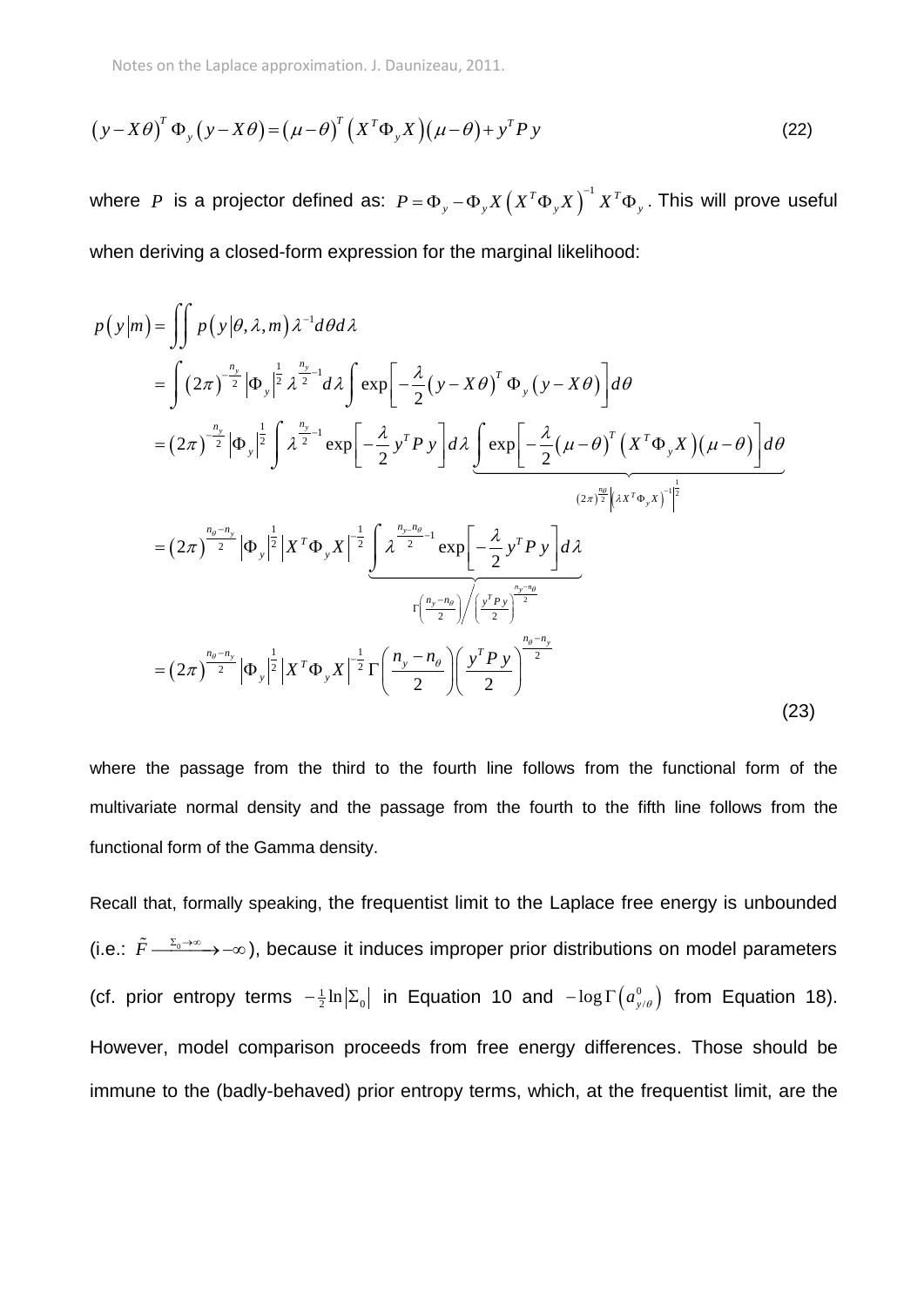same for all models. We will thus remove these terms when replacing Equation 20 into

Equations 14-18, to yield a pseudo frequentist limit 
$$
F_{\infty} \neq \lim_{\Sigma_0 \to \infty} \tilde{F}
$$
 to the Laplace free energy:  
\n
$$
F_{\infty} = -\frac{n_y}{2} \log 2\pi + \frac{1}{2} \log |\Phi_y| - \frac{1}{2} \log |X^T \Phi_y X| - \frac{n_y - n_\theta}{2} \log \frac{y^T P y}{2}
$$
\n
$$
+ \frac{n_y - n_\theta}{2} \log \left( \frac{n_y - n_\theta}{2} \right) - \frac{n_y}{2} \log \frac{n_y}{2} + \log \Gamma \left( \frac{n_y}{2} \right) + \frac{n_\theta}{2}
$$
\n
$$
= \log p(y|m) + \frac{n_\theta}{2} (1 - \log 2\pi) + \frac{n_y - n_\theta}{2} \log \left( \frac{n_y - n_\theta}{2} \right) - \frac{n_y}{2} \log \frac{n_y}{2} - \log \Gamma \left( \frac{n_y - n_\theta}{2} \right) + \log \Gamma \left( \frac{n_y}{2} \right)
$$
\n
$$
\approx \log p(y|m) - \frac{1}{2} n_\theta \log 2\pi + \frac{1}{2} \log \frac{n_y}{n_y - n_\theta}
$$
\n(24)

where the last line derives from a variant of Stirling's approximation (Marsaglia and Marsaglia, 1990), i.e.:  $\log \Gamma(x) - x \log x \approx -\frac{1}{2} \log x - x + \frac{1}{2} \log 2\pi$ , which will be accurate at high sample sizes (i.e. when  $n_{y} \gg n_{\theta}$ ). Numerical simulations confirm this approximation in showing that for most sample sizes  $n_{y}$ , the difference  $F_{\infty}$  –  $\log p(y|m)$  behaves as an affine function of  $n_{\scriptscriptstyle{\theta}}$  , with a near unit slope (recall that  $\frac{1}{2} \log 2\pi \approx 0.92$ ) and an offset  $\mathit{O}\left(n_{_{\mathrm{y}}}\right)$ that depends upon  $n_{_{\cal Y}}$ , i.e.:  $F_{_{\infty}} \approx \log p\big(\mathrm{y} | m\big)$ –0.92 $n_{_{\theta}}+O\big(n_{_{\cal Y}}\big)$  . This is exemplified on Figure 1 below. Note that the difference between the pseudo frequentist limit to the Laplace free energy and the log marginal likelihood depends neither upon high-level statistical features of the generative model (e.g. the design matrix  $X$  or the noise covariance structure  $\Phi_{y}$ ), nor upon the observed data sample *y* . However, it depends upon the model dimensions, in particular: the number of model parameters  $n_{\theta}$ . This means that the effective complexity penalty term of  $F_{\infty}$  is partly confounded by the improper priors induced by the frequentist limit. This also implies that model comparisons based upon these two metrics will not yield identical results.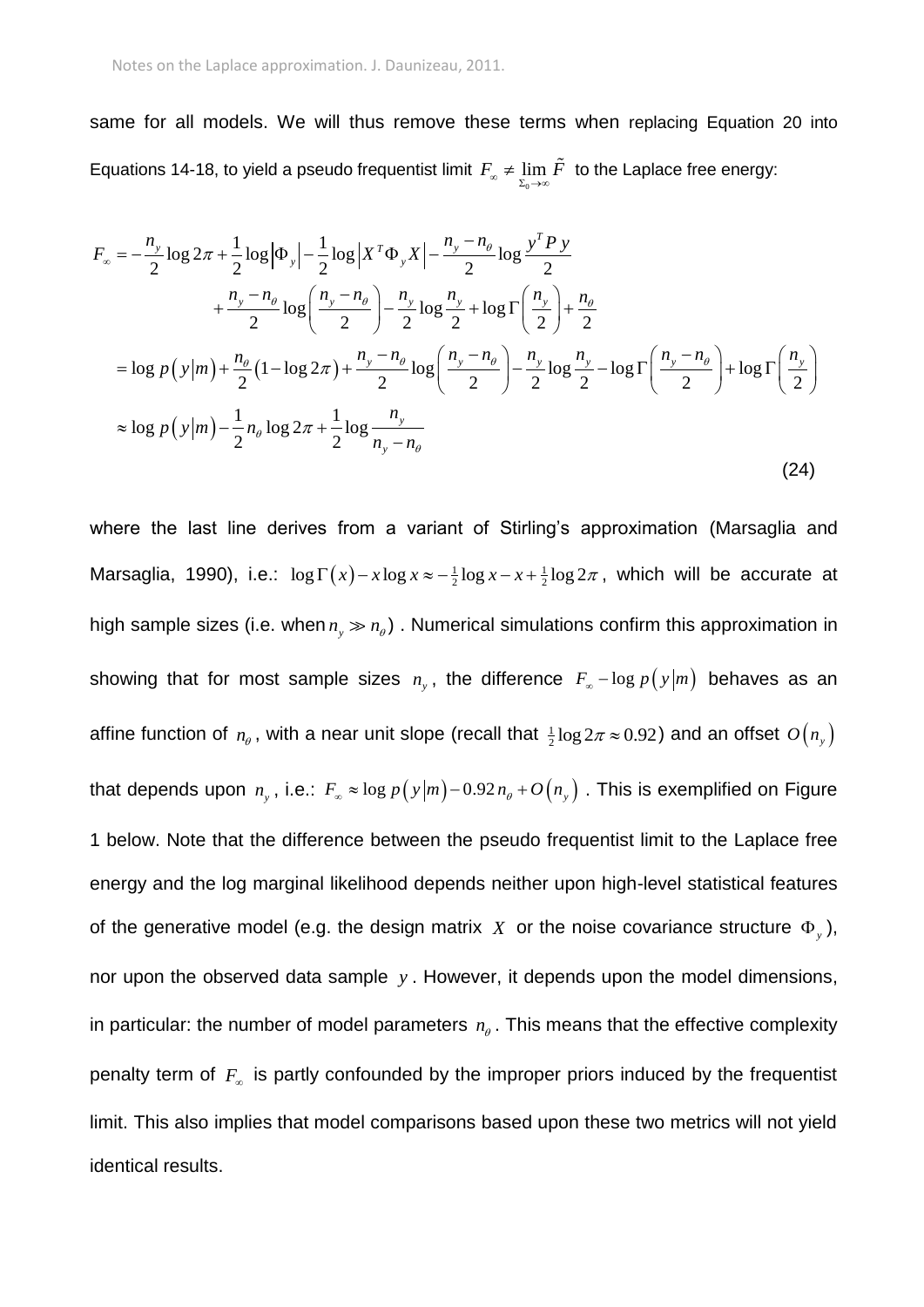

**Figure 1: comparison of the pseudo frequentist limit to the Laplace free energy and the log marginal likelihood**. Dummy data were simulated under random general linear models with varying model dimensions ( $n_{\scriptscriptstyle{\theta}}$  and  $n_{\scriptscriptstyle{y}}$ ). For each simulated data, both  $\,F_{\scriptscriptstyle{\infty}}\,$  and  $\log\,p\,(\,y|m)$  were evaluated. Left:  $F_\infty$  (y-axis) is plotted as a function of  $\log\,p\,(\,y|m)$  (y-axis) for each simulated dataset. Each colour indicates a specific pair of  $n_{\scriptscriptstyle{\theta}}$  and  $n_{\scriptscriptstyle{y}}$ . The black dotted line indicates the main diagonal, i.e. the ideal identity mapping  $\,F_{_{\infty}}= \log p\big(\,y\big| m\big).$  One can see that the variational Laplace approach arguably yields a reasonable approximation to the log model evidence. However, the cloud of  $F_{\scriptscriptstyle \infty}$  points does not really scatter around the main diagonal: the difference between the two gets larger as  $\log$   $p$  (  $\mathrm{y}|m)$  decreases. In addition, one can see that the pseudo frequentist limit *F* is not a strict lower bound on  $\log p(y|m)$ , i.e. the difference  $\log p(y|m)$ – $F_{\scriptscriptstyle \infty}$  can become negative at times. This is due to the heuristic removal of prior entropy terms. **Right**: the mean difference  $\log p\left(\frac{y}{m}\right)$  –  $F_{\scriptscriptstyle{\alpha}}$ (y-axis) is plotted as a function of  $n_{\theta}$  (y-axis) for both small ( $8 < n_{y} < 71$ , blue dots) and big  $(72 < n<sub>y</sub> < 130$ , green dots) sample sizes, according to a median-split among simulated datasets. The plain lines show the best fitting linear trends, which have near unit slopes.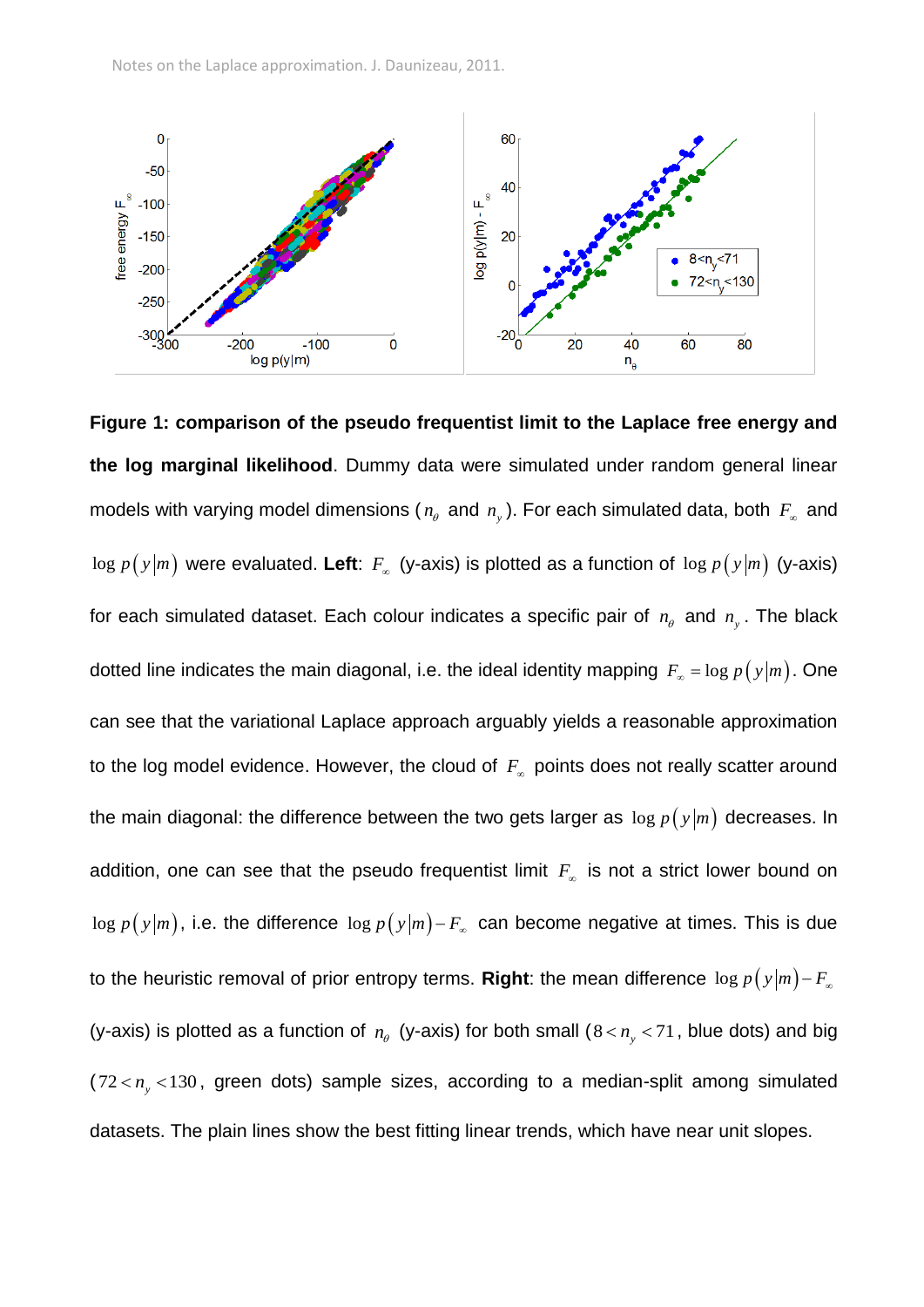### **3. Variational Laplace with multinomial observations**

The VL treatment above copes with continuous data, for which there is a natural distance metric. Now if the data is categorical, there is no such natural metric, and one has to resort to probability distributions dealing with discrete events. The most generic case is then to consider multinomial likelihood functions, under which the Laplace approach can still be derived. This is the focus of the current section.

#### **3.1 The Bernouilli case**

First, let us consider simple i.i.d. Bernouilli observations:

$$
p(y|\theta,m) = \prod_{i=1}^{n_y} p(y_i|\theta,m)
$$
  
\n
$$
p(y_i|\theta,m) = g_i(\theta)^{y_i} (1 - g_i(\theta))^{1-y_i}
$$
\n(25)

where  $y_i$  is a binary data point (there are  $n_y$  of these), whose first-order moment  $g_i(\theta)$  is determined by model parameters, i.e.:  $\,p\big(\,y_{_{i}}=1\big|\theta,m\big)=\big\langle\,y_{_{i}}\big|\theta,m\big\rangle\!=g_{_{i}}\big(\theta\big).$  By analogy with the conditionally Gaussian model, we will refer to the vector-value function  $|g = |$   $g_1$   $\cdots$   $|$   $g_{_{n_s}}$ *T*  $g = \begin{bmatrix} g_1 & \cdots & g_{n_y} \end{bmatrix}^T$ as the observation mapping.

As above, given priors  $p(\theta|m)$  on model parameters, any arbitrary probability density function  $\,q(\theta)\,$  induces a free-energy bound  $\,F\,$  on the log-model evidence  $\,\log p\,(\,y | m)\,$ :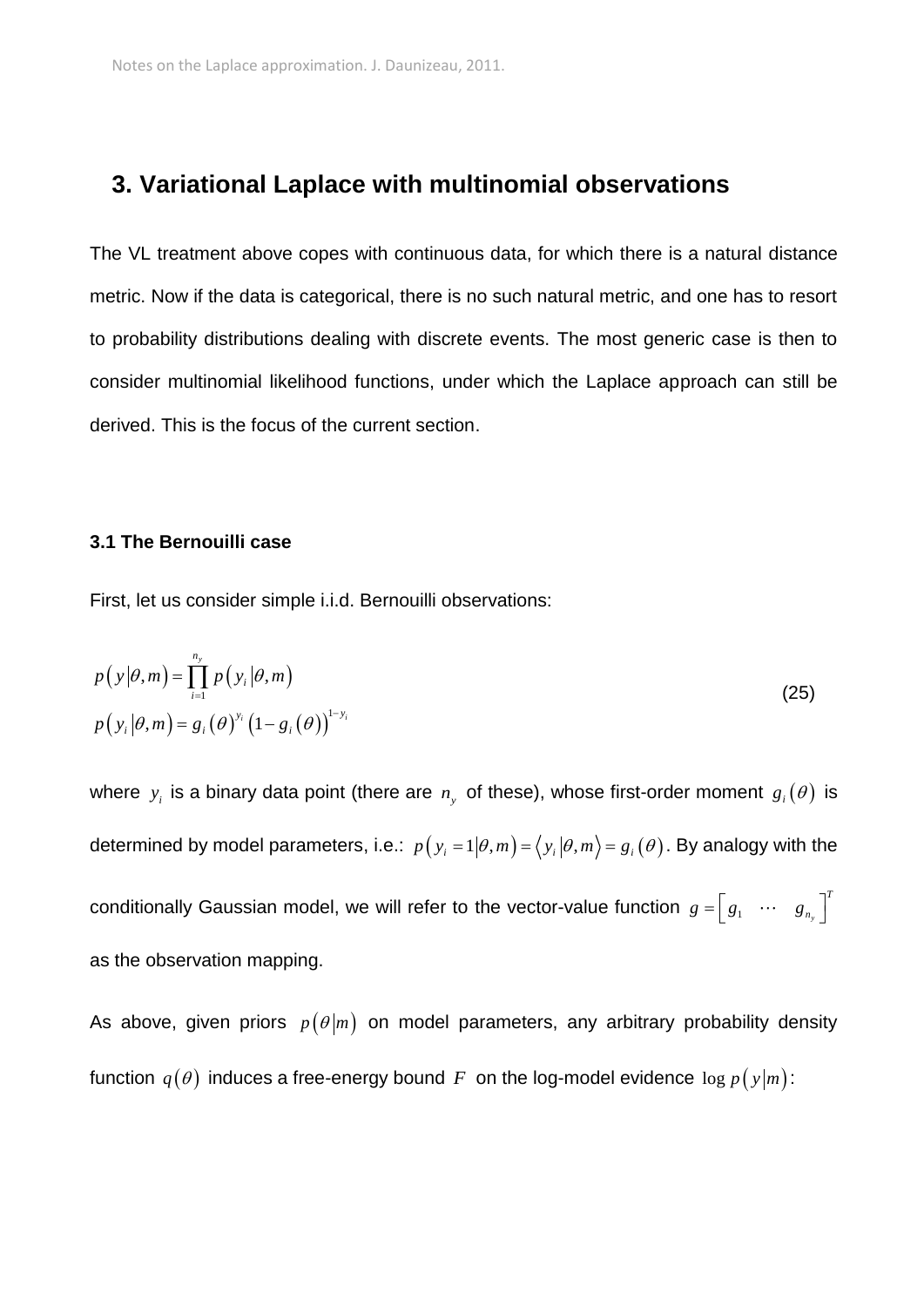$$
F = \langle I(\theta) \rangle_{q(\theta)} + S(q(\theta))
$$
  
\n
$$
\approx I(\mu) + \frac{1}{2} \ln |\Sigma| + \frac{n_{\theta}}{2} \ln 2\pi
$$
  
\n
$$
I(\theta) = \log p(\theta|m) + \sum_{i=1}^{n_y} y_i \log g_i(\theta) + (1 - y_i) \log (1 - g_i(\theta))
$$
\n(26)

where we have used the Laplace approximation to go from the first to the second line, and the expression for the variational energy  $I(\theta)$  derives from the definition of the Bernouilli likelihood in equation 25.

Here again, the VL approach relies upon a second-order Taylor expansion of the variational energy of model parameters, yielding a Gaussian fixed-form approximate posterior density  $q(\theta) \triangleq N(\mu, \Sigma)$ . Under Normal priors (  $p(\theta|m) \triangleq N(\mu_0, \Sigma_0)$  ), the gradient and Hessian of the variational energy given in Equation 26 then write:

$$
\frac{\partial I}{\partial \theta} = \Sigma_0^{-1} \left( \mu_0 - \theta \right) + \sum_{i=1}^{n_y} \frac{y_i - g_i(\theta)}{g_i(\theta) \left( 1 - g_i(\theta) \right)} \frac{\partial g_i}{\partial \theta}
$$
\n
$$
\frac{\partial^2 I}{\partial \theta^2} \approx -\Sigma_0^{-1} - \sum_{i=1}^{n_y} \left( \frac{y_i}{g_i(\theta)^2} + \frac{1 - y_i}{\left( 1 - g_i(\theta) \right)^2} \right) \frac{\partial g_i}{\partial \theta} \frac{\partial g_i}{\partial \theta}^T
$$
\n(27)

where the second-order derivatives of the observation mapping have been neglected. This is actually necessary in the general case, because it can potentially induce non positivedefinite covariance matrices (but see the sigmoid case below). Inserting Equation 27 into Equation 3 yields an analytical form for the second-order moment of the approximate posterior density  $\,q(\theta)$  :

$$
\Sigma \approx \left[ \Sigma_0^{-1} + \frac{\partial g}{\partial \theta} Diag \left( \frac{y}{g(\theta)}^2 + \frac{1 - y}{\left(1 - g(\theta)\right)^2} \right) \frac{\partial g}{\partial \theta}^T \right]^{-1}
$$
(28)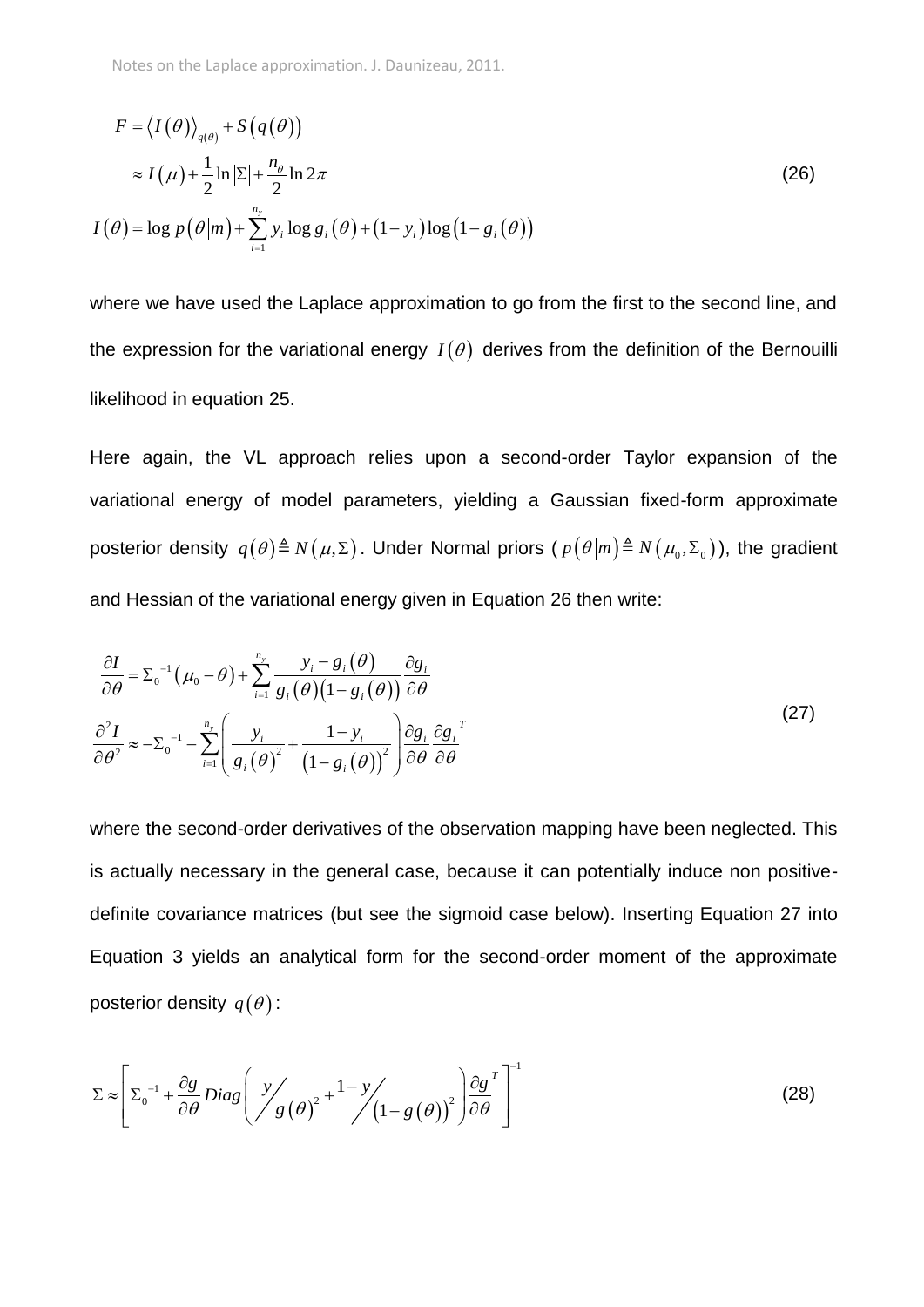where the divide and square operators within the brackets of the right-hand-side of Equation 28 improperly denote the element-by-element operations on the appropriate vectors.

There is a very frequent special case of observation mappings that greatly simplifies the VL treatment of Bernouilli data, namely a linear mixture of  $\theta$  passed through a sigmoid mapping:

$$
g_{i}: \theta \to g_{i}(\theta) = \frac{1}{1 + \exp(-A_{i}^{T}\theta + b_{i})} \Rightarrow \begin{cases} \frac{\partial I}{\partial \theta} = \Sigma_{0}^{-1}(\mu_{0} - \theta) + \sum_{i=1}^{n_{y}} (y_{i} - g_{i}(\theta))A_{i} \\ \frac{\partial^{2} I}{\partial \theta^{2}} = -\Sigma_{0}^{-1} - \sum_{i=1}^{n_{y}} g_{i}(\theta)(1 - g_{i}(\theta))A_{i}A_{i}^{T} \end{cases}
$$
(29)  

$$
\Rightarrow \Sigma = \left[\Sigma_{0}^{-1} + ADiag(g(\theta)(1 - g(\theta)))A^{T}\right]^{-1}
$$

where  $A_i$  is an arbitrary vector of same size than  $\theta$  and  $b_i$  is a scalar. In this case, there no first-order approximation for the Hessian of the variational energy is required. Note that the generative model induced by Equation 29 is formally equivalent to logistic regression, which justifies our apparently restricted interest...

### **3.2 The binomial extension**

In short, the Binomial distribution measures the frequency of outcomes induced by *k* repetitions of Bernoulli trials (with identical probability *g* ). The probability of getting exactly *y* successes in *k* trials is given by the following (binomial) probability mass function:

$$
p(y|k,g) = \frac{k!}{y!(k-y)!}g^{y}(1-g)^{k-y}
$$
\n(30)

where *y* is a scalar that can take values between 0 and *k* .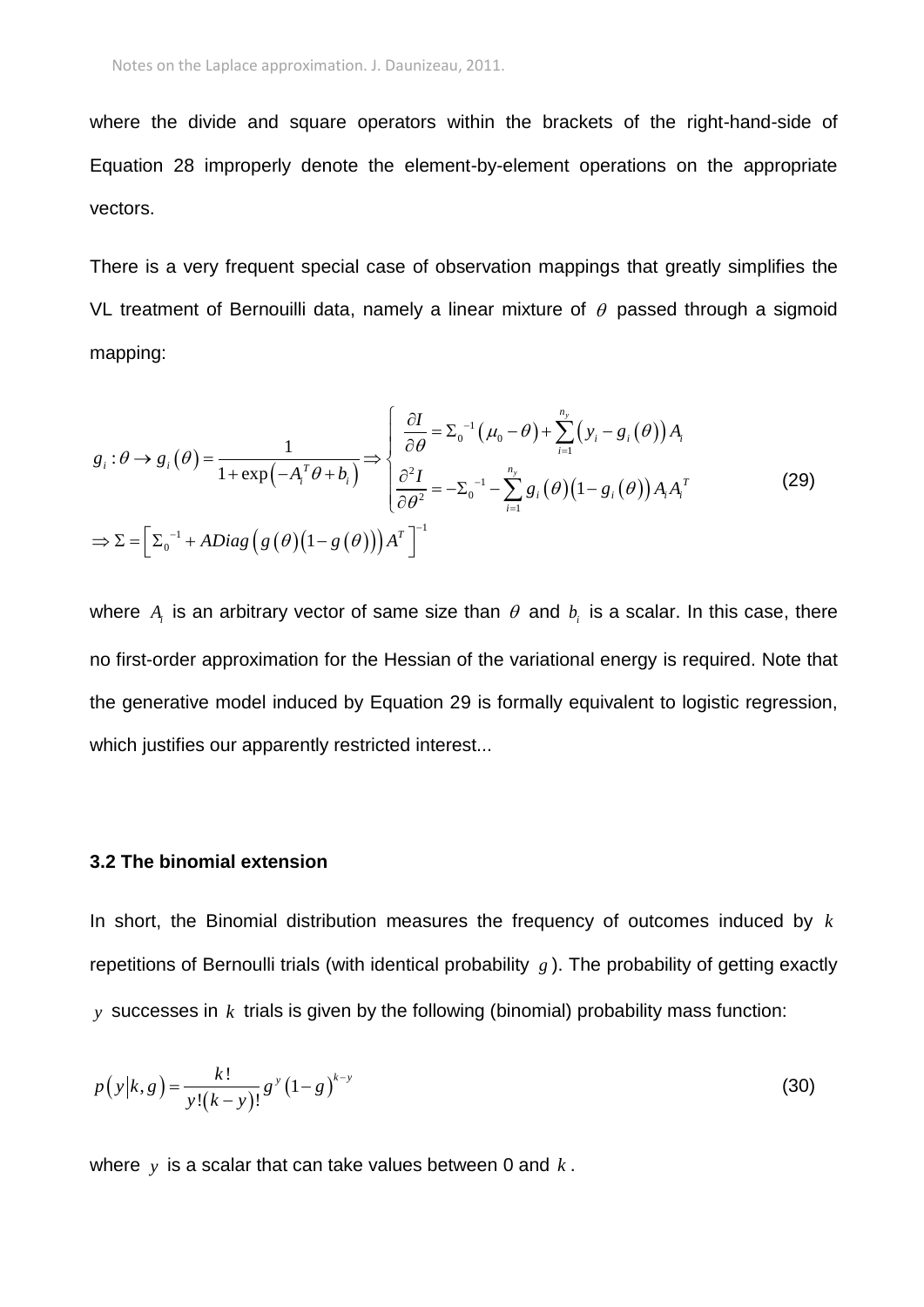As above, we will consider that (i) some parameters  $\theta$  determine the Bernouilli probability g (i.e.:  $g \equiv g(\theta)$ ), and that (ii) the binomial parameters can change from one observation to the next (i.e.: the data point  $y_i$  follows a binomial distribution with parameters  $k_i$  and  $g_{_{i}}(\theta)$  ). Then the data likelihood can be written as follows:

$$
p(y|\theta,m) = \prod_{i=1}^{n_y} p(y_i|\theta,m)
$$
  
\n
$$
p(y_i|\theta,m) = \frac{k_i!}{y_i!(k_i - y_i)!} g_i(\theta)^{y_i} (1 - g_i(\theta))^{k_i - y_i}
$$
\n(31)

Under Normal priors  $(p(\theta|m) \triangleq N(\mu_0, \Sigma_0))$ , the variational energy  $I(\theta)$  and its gradient and Hessian are given by:

and Hessian are given by:  
\n
$$
I(\theta) = \log p(\theta|m) + \sum_{i=1}^{n_y} y_i \log g_i(\theta) + (k_i - y_i) \log (1 - g_i(\theta)) + \sum_{i=1}^{n_y} \log \frac{k_i!}{y_i!(k_i - y_i)!}
$$
\n
$$
\frac{\partial I}{\partial \theta} = \sum_{0}^{1} (\mu_0 - \theta) + \sum_{i=1}^{n_y} \frac{y_i - k_i g_i(\theta)}{g_i(\theta)(1 - g_i(\theta))} \frac{\partial g_i}{\partial \theta}
$$
\n
$$
\frac{\partial^2 I}{\partial \theta^2} \approx -\sum_{0}^{1} - \sum_{i=1}^{n_y} \left( \frac{y_i}{g_i(\theta)^2} + \frac{k_i - y_i}{(1 - g_i(\theta))^2} \right) \frac{\partial g_i}{\partial \theta} \frac{\partial g_i}{\partial \theta}^T
$$
\n(32)

which can directly be used to derive the first- and second-order moment of the approximate (Laplace) posterior density (according to Equation 3) and the ensuing free energy (according to Equation 4).

Note that here again, setting  $g$  to be a linear mixture of  $\theta$  passed through a sigmoid mapping, yields a drastic simplification to Equation 32: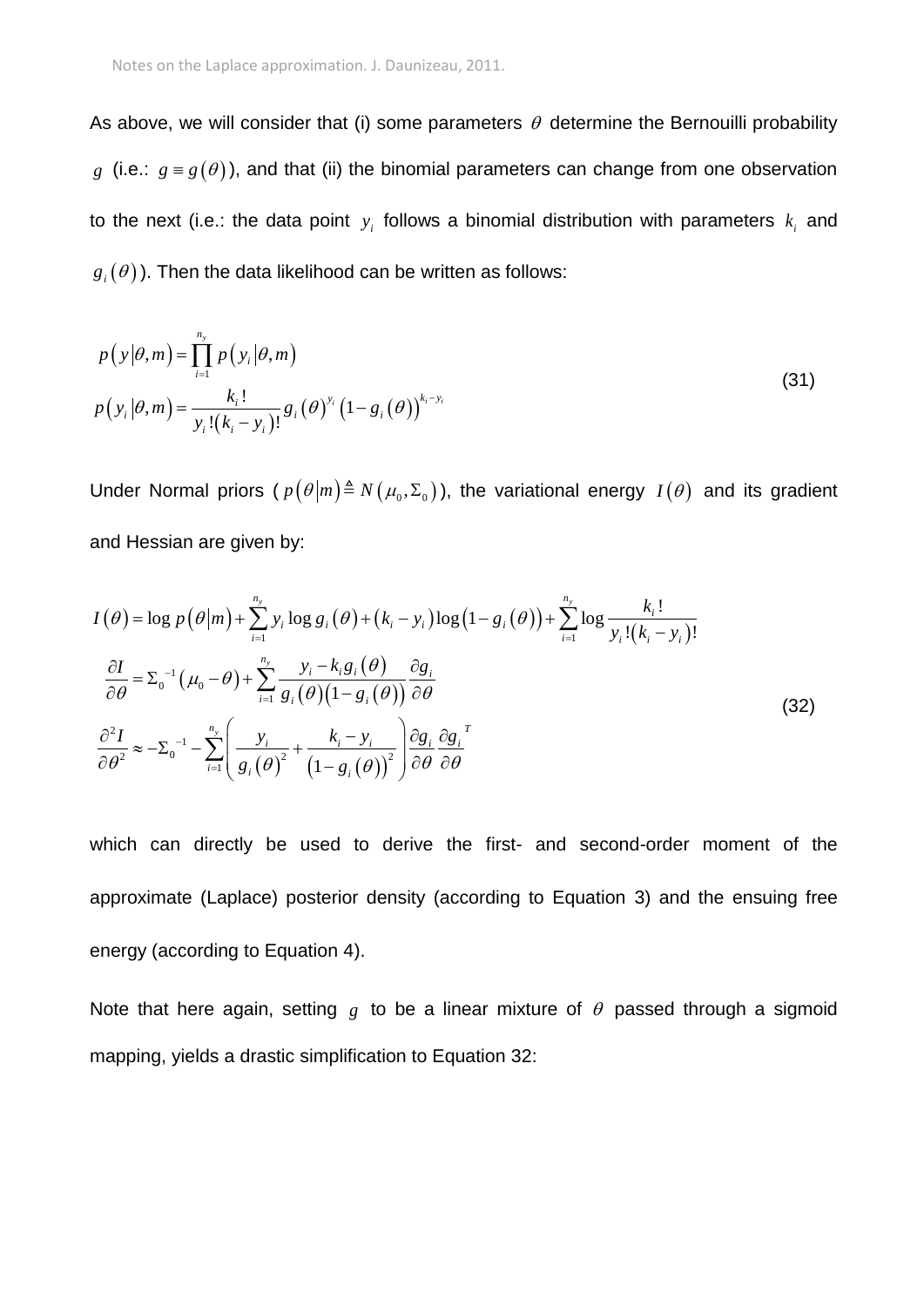Notes on the Laplace approximation. J. Daunizeau, 2011.

Notes on the Laplace approximation. J. Dannzeau, 2011.

\n
$$
g_i: \theta \to g_i(\theta) = \frac{1}{1 + \exp(-A_i^T \theta + b_i)} \Rightarrow \begin{cases} \frac{\partial I}{\partial \theta} = \Sigma_0^{-1} (\mu_0 - \theta) + \sum_{i=1}^{n_y} (y_i - k_i g_i(\theta)) A_i \\ \frac{\partial^2 I}{\partial \theta^2} = -\Sigma_0^{-1} - \sum_{i=1}^{n_y} k_i g_i(\theta) (1 - g_i(\theta)) A_i A_i^T \end{cases}
$$
\n
$$
\Rightarrow \Sigma = \left[ \Sigma_0^{-1} + ADiag\left(k \times g(\theta) \times (1 - g(\theta))\right) A^T \right]^{-1}
$$
\n(33)

where  $\times$  denotes element-by-element product,  $A_i$  is an arbitrary vector of same size than  $\theta$  and  $b_i$  is a scalar.

### **3.3. Multinomial data**

The multinomial distribution is a generalization of the binomial distribution, which allows for more than two (mutually exclusive) outcomes in the canonical Bernouilli trial. The probability mass function of the multinomial distribution writes:

$$
p(y|k, g) = \begin{cases} \frac{k!}{\prod_{j=1}^{m} y_j!} \prod_{j=1}^{m} g_j^{y_j} & \text{if } k = \sum_{j=1}^{m} y_j \\ 0 & \text{otherwise} \end{cases}
$$
(34)

where  $m$  is the number of possible outcomes. Here,  $y$  is a  $m \times 1$  vector, whose elements can take values between 1 and  $k$ ,  $g$  is a  $m \times 1$  vector, whose elements give the frequency of the corresponding outcomes and  $k$  is the number of "trials" consisting of drawing a sample from the  $m \times 1$  categorical (canonical) distribution determined by  $g$ .

As for binomial data, we will consider that (i) some parameters  $\theta$  determine the sufficient statistics  $g_j$  (i.e.:  $g_j = g_j(\theta)$ ), and that (ii) the multinomial parameters can change from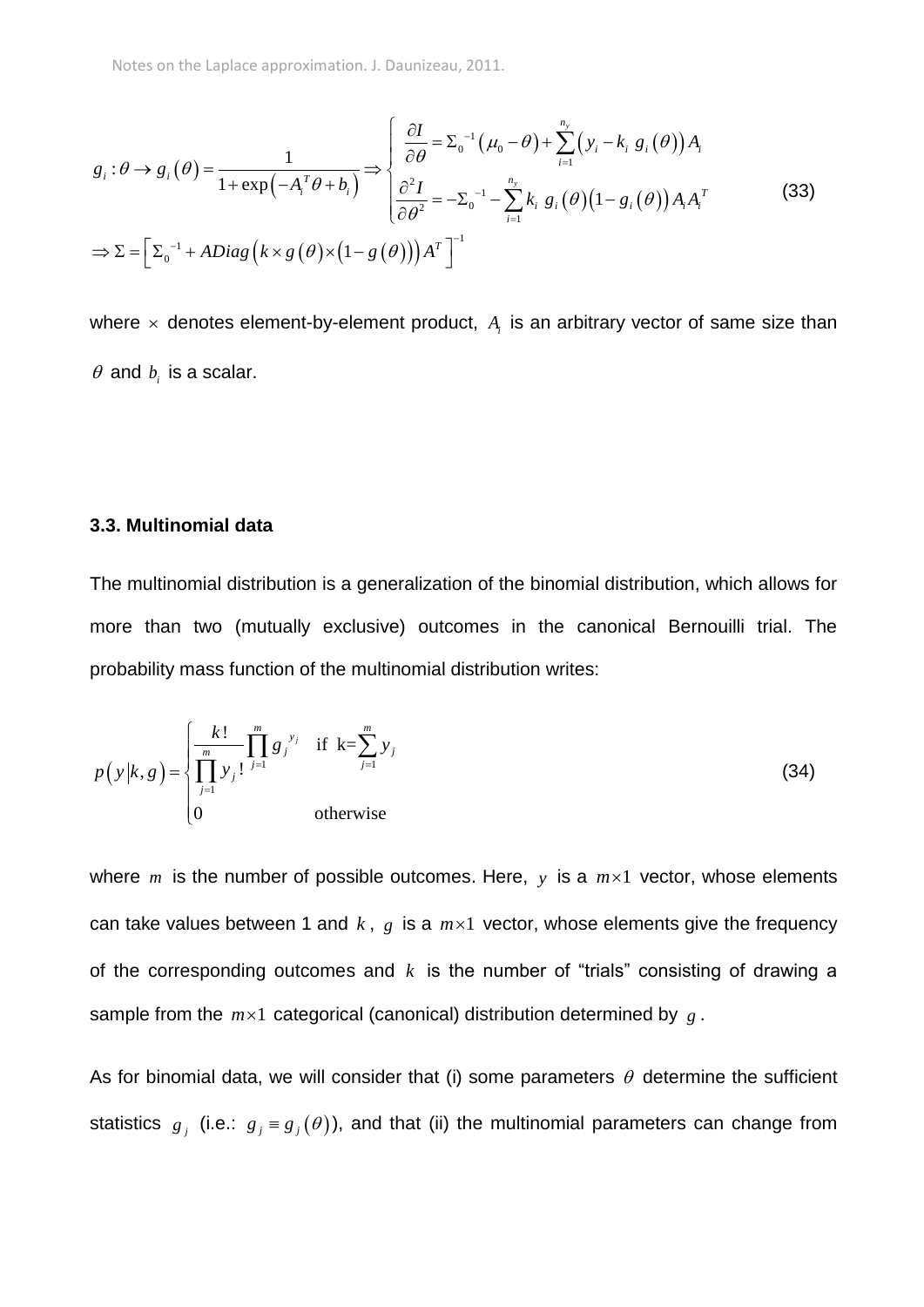one observation to the next (i.e.: the data point *i y* follows a binomial distribution with parameters  $\,k_{_{i}}$ and  $\,g_{_{i}}(\theta)\,$ ). The likelihood function can then be written as follows:

$$
p(y|\theta,m) = \prod_{i=1}^{n_y} p(y_i|\theta,m)
$$
  

$$
p(y_i|\theta,m) = \frac{k_i!}{\prod_{j=1}^{m} y_{ij}!} \prod_{j=1}^{m} g_{ij}(\theta)^{y_{ij}}
$$
 (35)

where we have assumed that the normalization conditions  $k=\sum_{j=1}^m y_{ij}$  and  $1=\sum_{j=1}^m g_{ij}(\theta)$ are met for all *i* . Note that the second condition can always be enforced by construction of the observation function *g* , using, e.g., softmax mappings (Daunizeau, 2017).

Under Normal priors ( $p(\theta|m) \triangleq N(\mu_0, \Sigma_0)$ ), the variational energy  $I(\theta)$  and its gradient and Hessian are given by:

and Hessian are given by:  
\n
$$
I(\theta) = \log p(\theta|m) + \sum_{i=1}^{n_y} \sum_{j=1}^{m} y_{ij} \log g_{ij}(\theta) + \sum_{i=1}^{n_y} \left( \log k_i - \sum_{j=1}^{m} \log y_{ij} \right)
$$
\n
$$
\frac{\partial I}{\partial \theta} = \sum_{0}^{n} (\mu_0 - \theta) + \sum_{i=1}^{n_y} \sum_{j=1}^{m} \frac{y_{ij}}{g_{ij}(\theta)} \frac{\partial g_{ij}}{\partial \theta}
$$
\n
$$
\frac{\partial^2 I}{\partial \theta^2} \approx -\sum_{0}^{n} -\sum_{i=1}^{n_y} \sum_{j=1}^{m} \frac{y_{ij}}{g_{ij}(\theta)} \frac{\partial g_{ij}}{\partial \theta} \frac{\partial g_{ij}}{\partial \theta}
$$
\n(36)

Equation 36 can be used to derive the first- and second-order moment of the approximate (Laplace) posterior density (according to Equation 3) and the free energy (according to Equation 4). It can be seen that Equation 36 reduces to Equation 32 (binomial case) when considering *m=*2 outcomes and re-inserting the normalization constraint of Equation 31.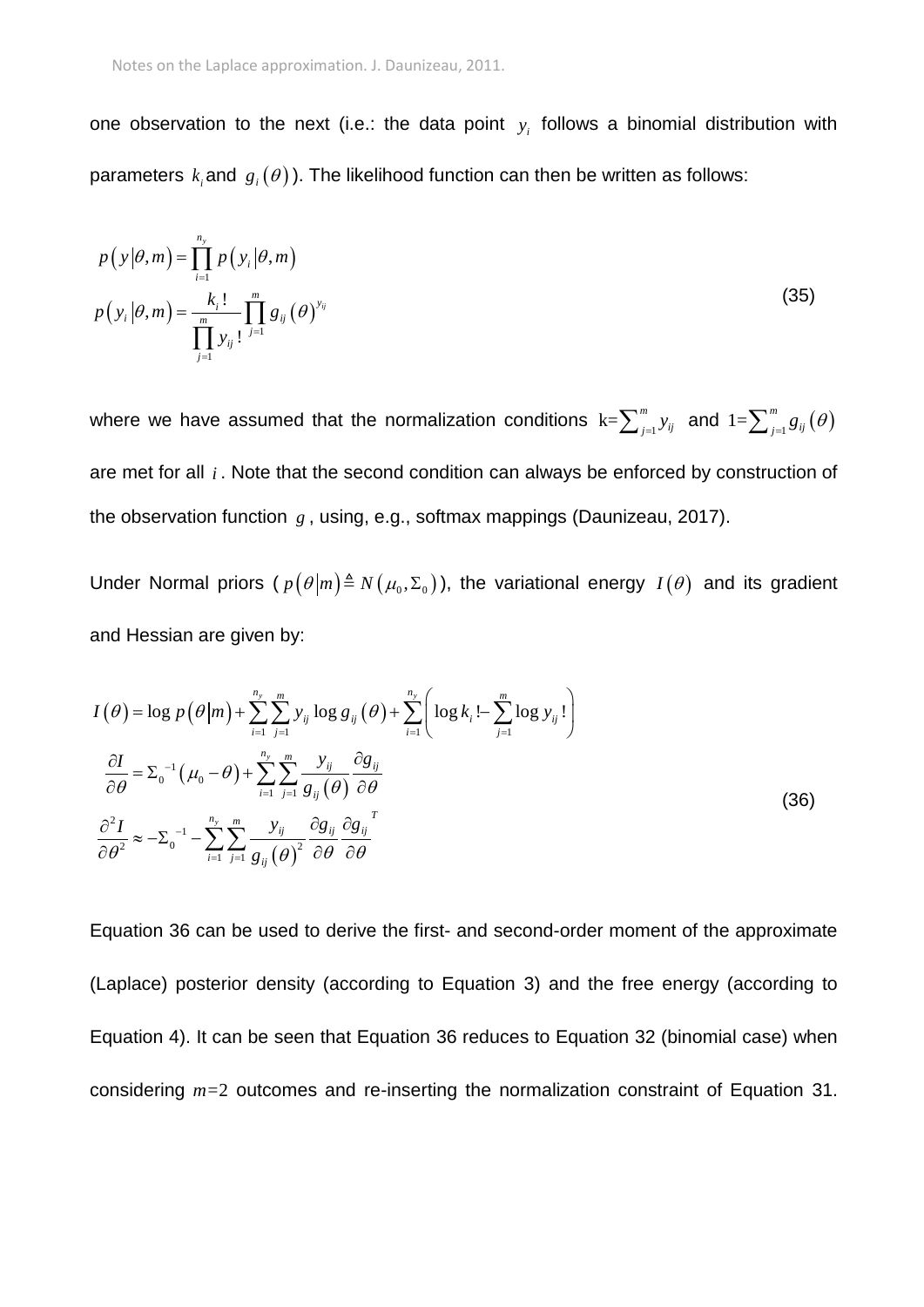Also, Equation 30 itself reduces to Equation 20 (Bernouilli case) when setting the number of "trials" to *k=*1 for all *i*.

### **3.4 Mean-field separation with precision hyperparameters.**

As we have seen already, one can account for uncertainty in the second-order moment of the prior  $p(\theta|m)$  by augmenting the generative model with (unknown) precision hyperparameters  $\lambda_{\theta}$  that determine the prior covariance matrix of the parameters. Here again, one would typically use a mean-field separation assumption along with the above VL approach for  $\theta$  by replacing the variational energy  $I(\theta)$  in Equation 34 with  $I_{\scriptscriptstyle{\theta}}(\theta)$ :

$$
\frac{\delta \tilde{F}}{\delta q(\theta)} = 0 \Rightarrow q(\theta) \propto \exp \tilde{I}_{\theta}(\theta)
$$
\n
$$
\tilde{I}_{\theta}(\theta) = \sum_{i=1}^{n_y} \sum_{j=1}^{m} y_{ij} \log g_{ij}(\theta) + \sum_{i=1}^{n_y} \left( \log k_i - \sum_{j=1}^{m} \log y_{ij} \right)
$$
\n
$$
-\frac{1}{2} n_{\theta} \log 2\pi - \frac{1}{2} \left\langle \varepsilon_{\theta}^T \Sigma_{0}^{-1}(\lambda_{\theta}) \varepsilon_{\theta} - \log \left| \Sigma_{0}^{-1}(\lambda_{\theta}) \right| \right\rangle_{q(\lambda)}
$$
\n
$$
+ \left\langle \log p(\lambda|m) \right\rangle_{q(\lambda)}
$$
\n(37)

and applying the same correction term  $\Delta F$ , which is given by Equation 18 when using a Gamma prior on the hyperparameter  $\lambda = \lambda_{\theta}$ .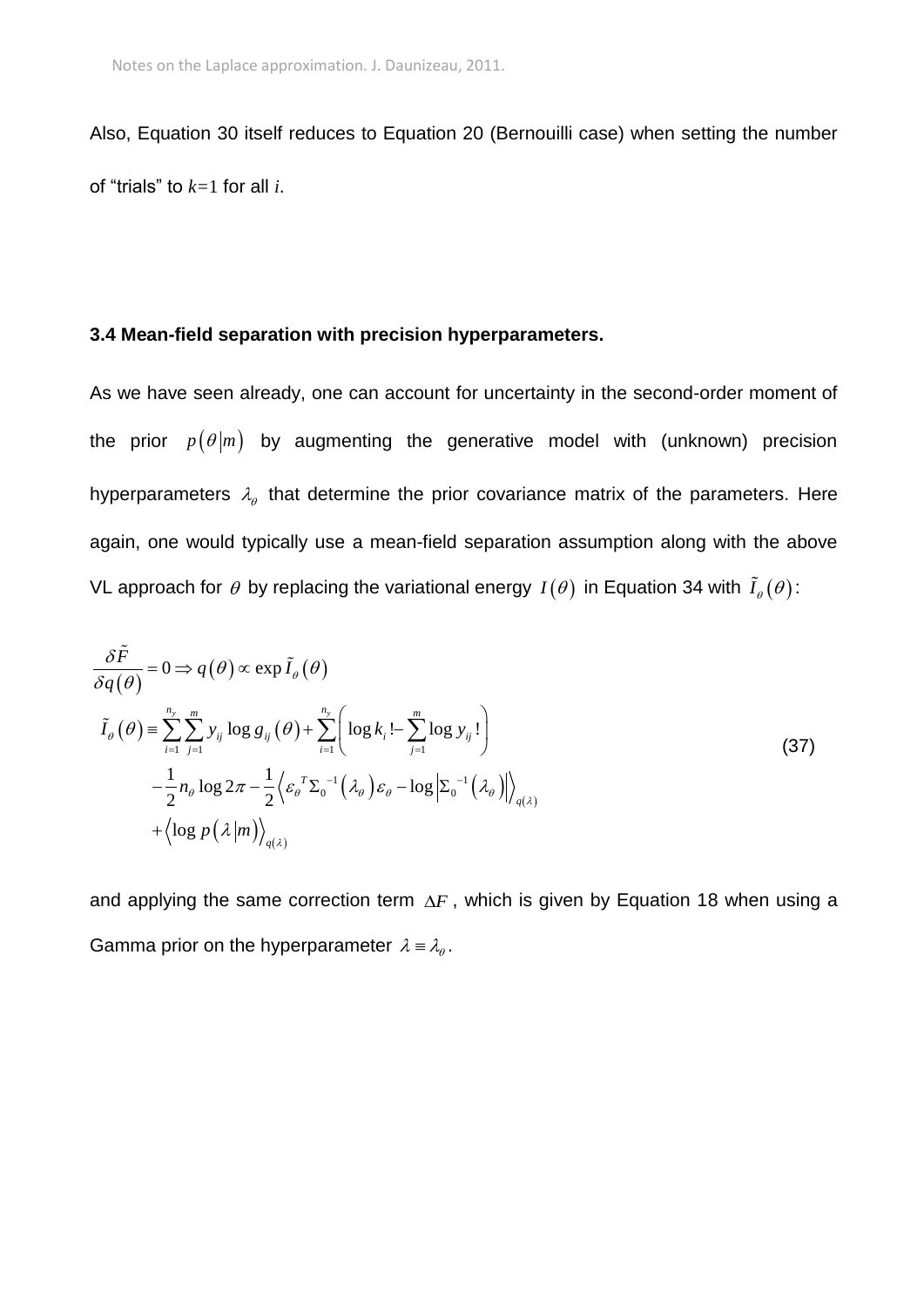## **4. Conclusion**

In this note, we have reviewed the VL approach to approximate Bayesian inference on nonlinear models of continuous and/or categorical data.

All the VL variants that we have described here are implemented in the VBA freeware (Daunizeau et al., 2014): [http://mbb-team.github.io/VBA-toolbox/.](http://mbb-team.github.io/VBA-toolbox/) This also includes extended VL approaches that deal with unknown precision hyperparameters.

### **References**

Attias, H. (1999). Inferring Parameters and Structure of Latent Variable Models by Variational Bayes. In Proceedings of the Fifteenth Conference on Uncertainty in Artificial Intelligence, (San Francisco, CA, USA: Morgan Kaufmann Publishers Inc.), pp. 21–30.

Beal, M.J. (2003). Variational algorithms for approximate Bayesian inference /. PhD Thesis.

Carlin, B.P., and Louis, T.A. (1997). BAYES AND EMPIRICAL BAYES METHODS FOR DATA ANALYSIS. Stat. Comput. *7*, 153–154.

Datta, G.S., and Ghosh, M. (1995). Some Remarks on Noninformative Priors. J. Am. Stat. Assoc. *90*, 1357–1363.

Daunizeau, J. (2017). Semi-analytical approximations to statistical moments of sigmoid and softmax mappings of normal variables. ArXiv170300091 Q-Bio Stat.

Daunizeau, J., Friston, K.J., and Kiebel, S.J. (2009). Variational Bayesian identification and prediction of stochastic nonlinear dynamic causal models. Phys. Nonlinear Phenom. *238*, 2089–2118.

Daunizeau, J., Adam, V., and Rigoux, L. (2014). VBA: A Probabilistic Treatment of Nonlinear Models for Neurobiological and Behavioural Data. PLoS Comput Biol *10*, e1003441.

Dempster, A.P., Rubin, D.B., and Tsutakawa, R.K. (1981). Estimation in Covariance Components Models. J. Am. Stat. Assoc. *76*, 341–353.